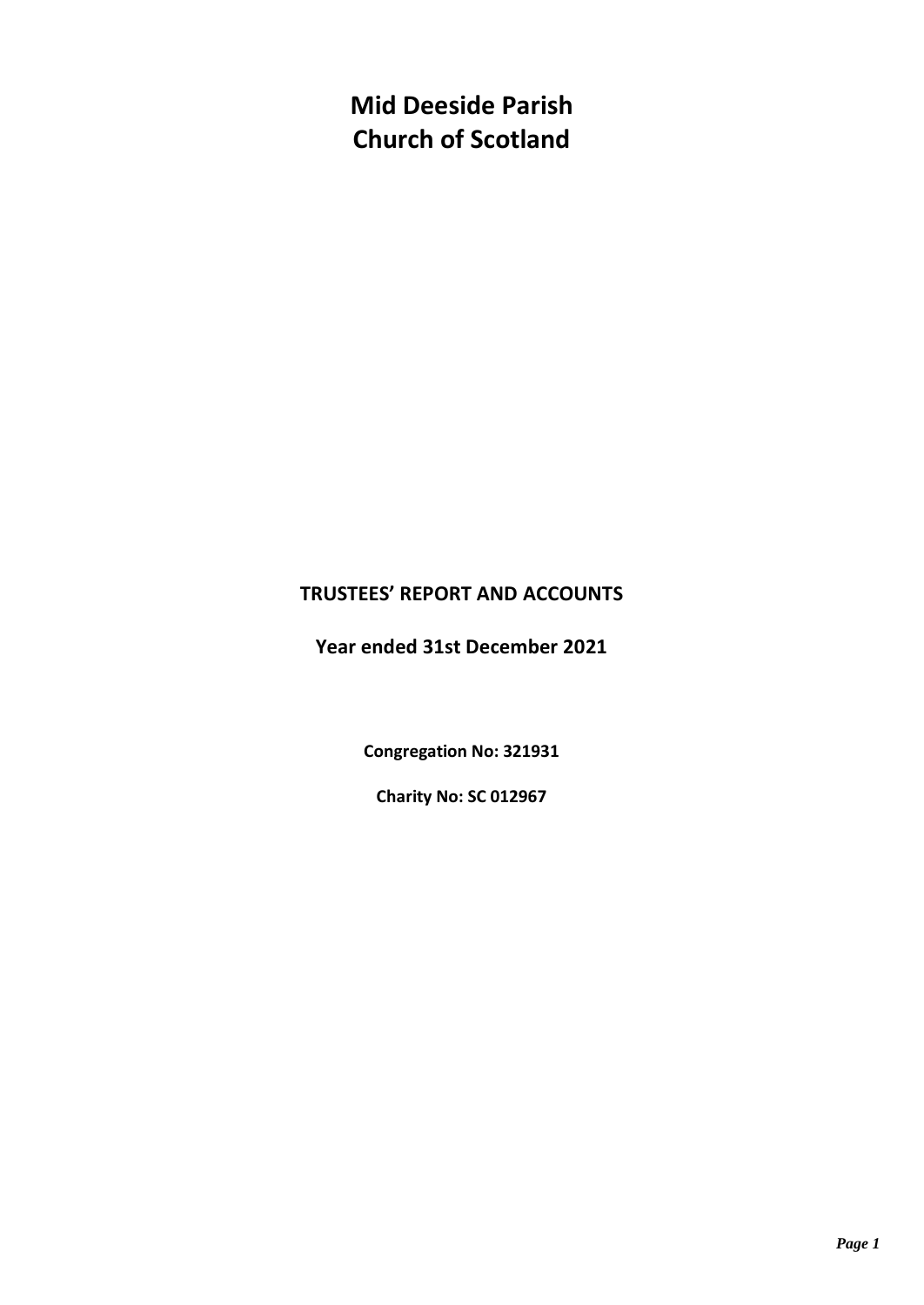# **Mid Deeside Parish Church of Scotland Reference and administrative information**

| Charity name:                | Mid Deeside Parish, Church of Scotland                              |
|------------------------------|---------------------------------------------------------------------|
| Charity registration number: | SC 012967                                                           |
| Congregation reference no:   | 321931                                                              |
| Contact address:             | St Marnan Road<br>Torphins, Banchory<br>Kincardineshire<br>AB31 4JQ |

#### **Trustees - Kirk Session members:**

Mr Bob Auckland Mrs Pam Auckland Mr Alan Bainbridge Mrs Sheila Blair Mrs Irene Bonner Mr David Cockburn (from 4.7.21) Mr Frank Crichton Mrs Shiona Davidson Mrs Hilary Dow Mrs Alison Findlay Mr Archie Findlay Mr Colin Guy Mrs Sharon Guy Mrs Anne Hilton Mr Charlie Hilton Mr Pete Howe Mrs Ruth Jones Mrs Dorothy Keir

#### **Principal office-bearers:**

| Minister:                | <b>Rev Holly Smith</b> |
|--------------------------|------------------------|
| Session Clerk:           | Mrs Pam Auckland       |
| <b>Church Treasurer:</b> | Mr Bob Auckland        |

#### **Independent examiner: Bankers:**

8 Battock Terrace **1 Queens Cross** Torphins **Aberdeen** AB31 4JD AB15 4XU

#### Mr Iain Maclean (from 4.7.21) Mrs Mary Marshall Mr Neil Mathers Mr Dave McGregor Mr Andrew McMurtrie Mrs Sheila McMurtrie Miss Maureen Mearns Mrs Alison Orren (from 4.7.21) Mr Richard Orren Rev Holly Smith Mrs Margaret Stewart Mr Brian Still Mrs Lesley Stone Mrs Karen Whyatt (from 4.7.21) Mr David Wildgoose Mrs Edna Wildgoose

Mr Rob Mackay

Mr Raymond Donald **Clydesdale Bank plc (Virgin Money)**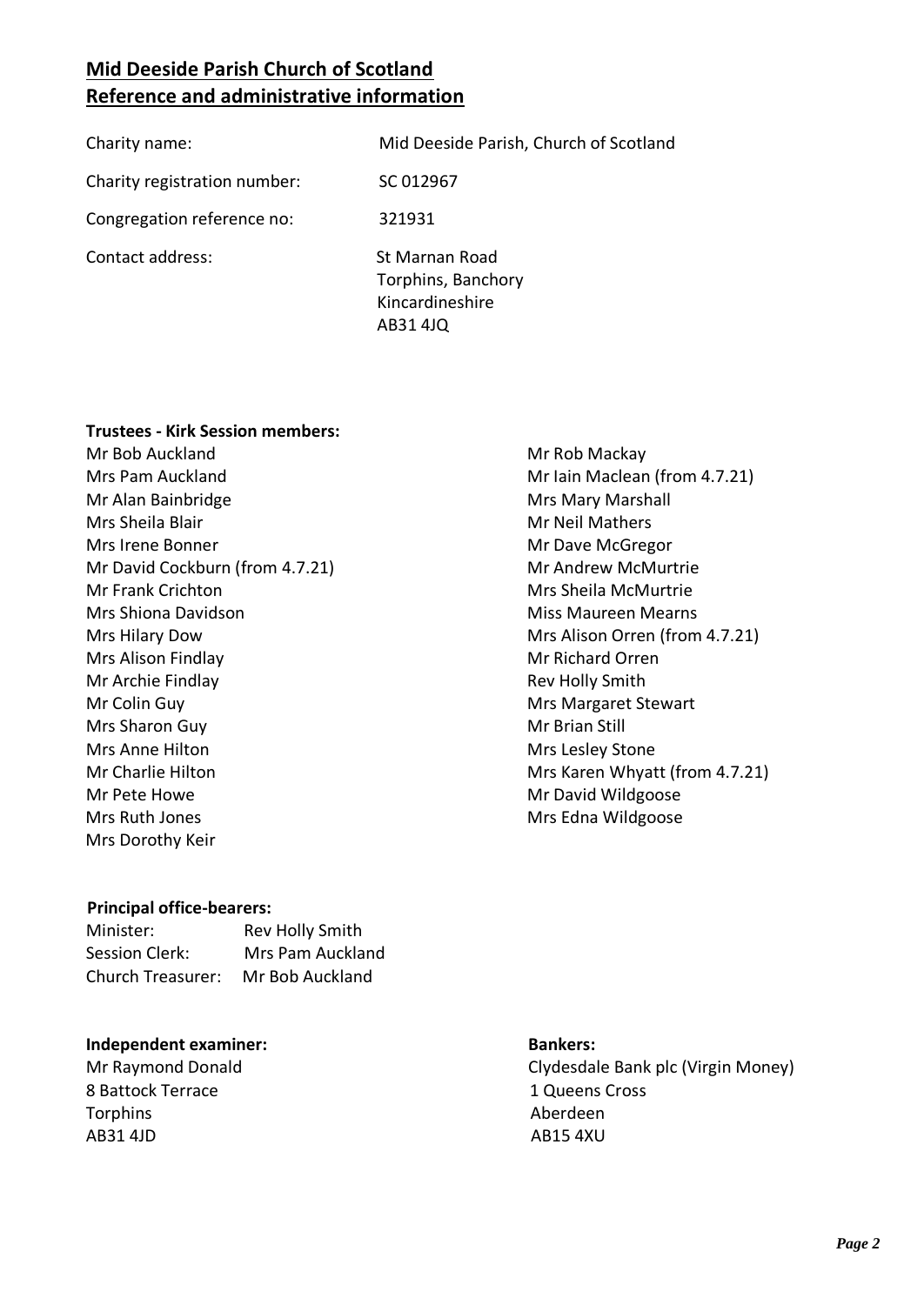#### **Structure, governance and management**

#### *Governing Document*

The Church is administered in accordance with the Unitary Constitution of the Church of Scotland.

#### *Recruitment and appointment of Trustees*

Members of the Kirk Session are the charity trustees. The Kirk Session members are the elders of the Church and are chosen from those members of the Church who are considered to have the appropriate gifts and skills.

#### *Organisational structure*

The Kirk Session is responsible for spiritual affairs within the Church. It is represented at Presbytery by an elected elder. Day to day affairs are looked after by various Teams which report regularly to Kirk Session.

The Congregational Roll at 31<sup>st</sup> December 2021 stood at 457 members (2020: 471).

#### **Objectives**

The Church of Scotland is Trinitarian in doctrine, Reformed in tradition and Presbyterian in polity. It exists to glorify God and to work for the advancement of Christ's Kingdom throughout the world. As a national Church, it acknowledges a distinctive call and duty to bring the ordinances of religion to the people in every parish of Scotland through a territorial ministry. It co-operates with other churches in various ecumenical bodies in Scotland and beyond.

The Kirk Session is keen to try to encourage young people to become involved in the work and worship of the church through Messy Church sessions and social activities though these have been limited due to the effects of the COVID-19 pandemic.

### **Activities, achievements and performance**

2021 began with yet another period of lockdown due to the rising number of COVID cases in the UK. There were no services in the church until Easter Sunday but online worship on Facebook and YouTube continued every week as well as online Bible study. There was also a virtual coffee time by Zoom after the services.

The Kirk Session has met monthly by Zoom and elders have kept in touch with members in their districts by phone, online or doorstep chats.

The Charity Shop, being a non-essential business, also had to close during this time. It, too, re-opened in April and continues to be well supported by locals and visitors. There were enough surplus funds to allow a disbursement round to local good causes before Christmas.

Our support of the Joyful Motherhood Project in Malawi was able to continue as people knitted many jerseys and toys during lockdown to be sent out to help young mothers at the Joyful Motherhood Project near Lilongwe.

The Parish Pantries, which were set up in October 2020, have continued to provide food and toiletries for those unable to afford to buy them and have been much appreciated by folk in the local communities.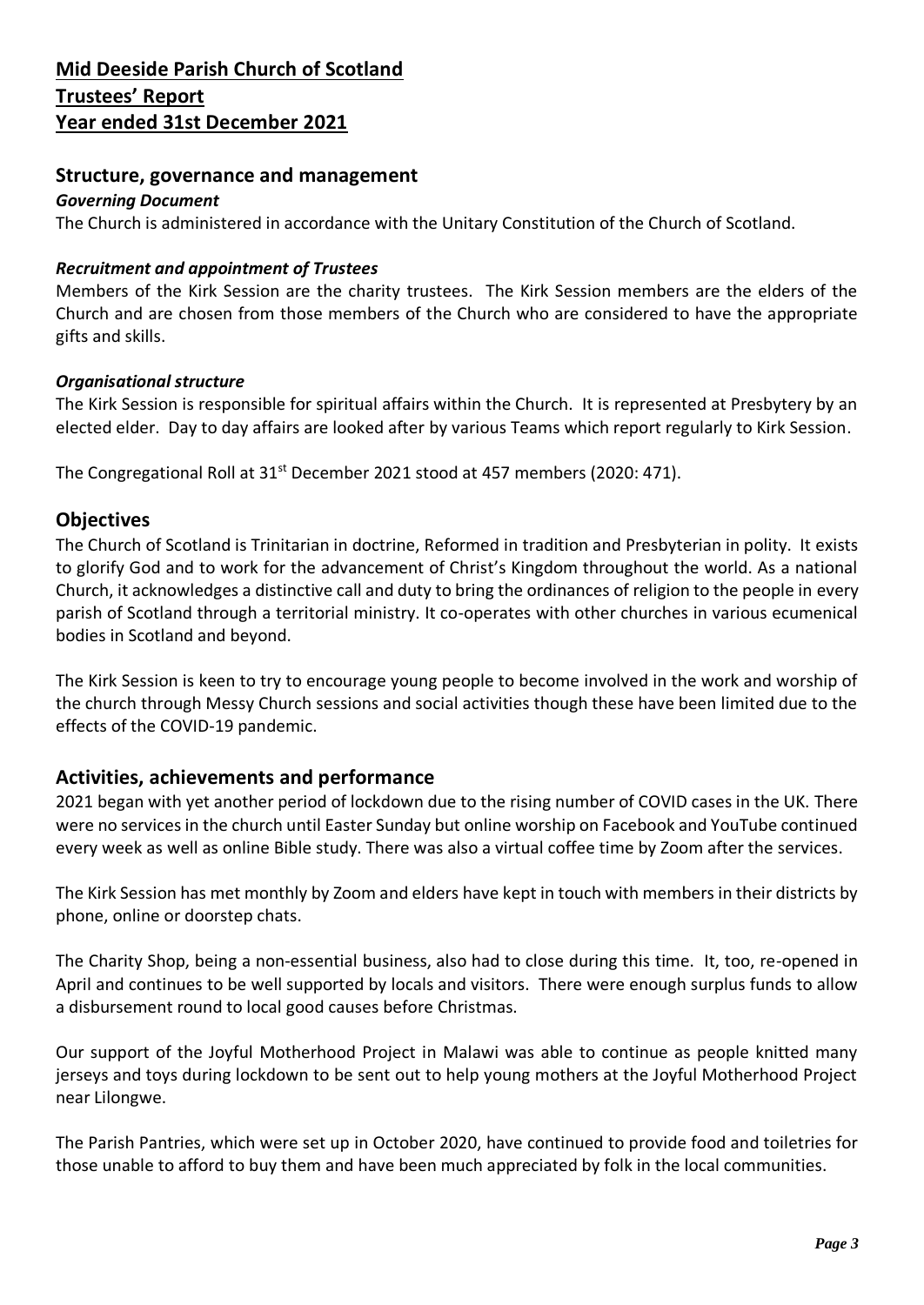## **Activities, achievements and performance (continued)**

The pantries are kept supplied by donations from members of the community as well as by the Fair Share charity in Aboyne. We were also very pleased to receive a donation of £500 worth of vouchers from the Co-op in Torphins. The Charity Shop has set aside funds to enable the purchase of slightly larger and more substantial storage units for the pantries.

Easter Sunday began with an outdoor time of worship in the church car park and then our first in-person service of the year in church. The decorated egg competition was done virtually with competitors uploading photographs of their creations. Easter craft boxes were distributed to children to work on over the school holidays.

Two of our elders completed their own Kiltwalk for Christian Aid by walking round the Parish and raised over £1,600, which was collected through the Kiltwalk website. They had some company on parts of the walk and were delighted to be refreshed by coffee and scones at the home of another elder.

The Guild was unable to meet in person, but members collected coins in lieu of their usual fundraising activities and also knitted hats for sailors which are given out at ports when crew come ashore.

Members of the Garden Gang worked on their own at various times to keep the church grounds looking good and the Eco Team established two areas of wildflower meadow to encourage plants attractive to bees and pollinating insects. A beautiful bug hotel, made by an elder, and some bird nesting boxes were also put in place.

The Rev Smith was a Commissioner at the General Assembly of the Church of Scotland which took place on line again in 2021.

The Kirk Session were pleased to have four new elders join them in the summer- three by ordination and admission and one by admission and these people have already made a valuable contribution to the work of the Session.

Our audio-visual capabilities continue to evolve and the installation of a video camera in the sanctuary made for a big improvement in the quality of our online streaming. It also enables the congregation to see the children at the front of the church during their time with the minister. This installation, which has yet to be completed, was supported by a grant of £6,800 from the Church of Scotland's 'Adapt and Thrive' initiative and another grant of £3,400 from Allchurches Trust Ltd's 'Hope Beyond' initiative.

In September we appointed Mrs Elizabeth Coulter as a part-time youth worker and she is responsible for running Sunday School and Messy Church. Sunday School meets each week in church to begin with then moves to their own space for age-appropriate lessons.

We held our first Messy Church in October with a Harvest theme and were delighted to welcome 17 families who enjoyed crafts, games, a time or worship and a bowl of soup. The second one was planned in December just as COVID cases began to rise but instead of cancelling we held it outdoors and were blessed with a mild and dry afternoon for activities followed by hot chocolate and mincemeat pies.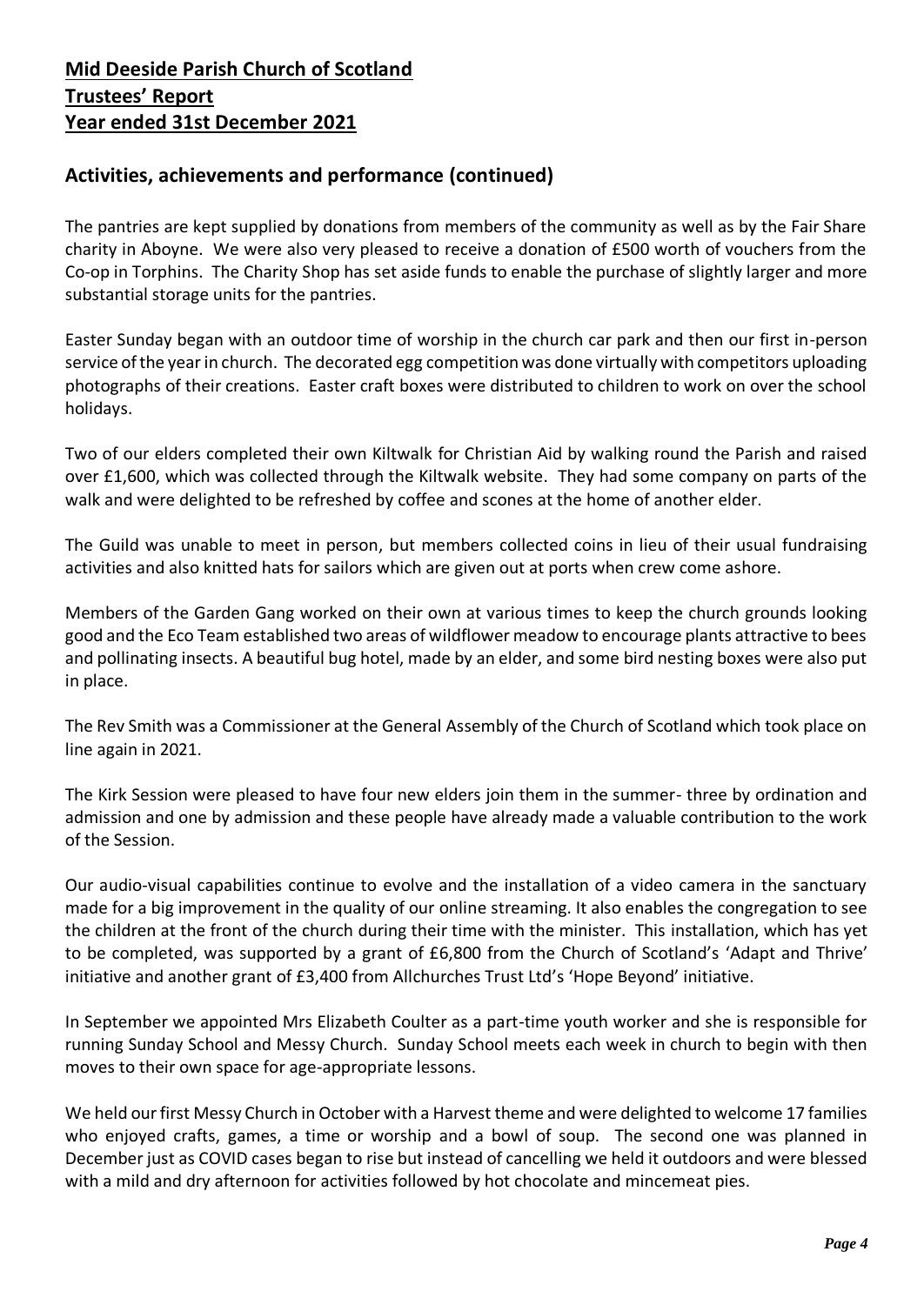## **Activities, achievements and performance (continued)**

The church was fortunate to be one of the first places to have power restored after the devastation of Storm Arwen and we were able to open for people to come and get warm, have a hot drink, charge their phones and catch up with emails.

Our Christmas services were able to go ahead and the children led our nativity entitled 'The Impossible Promise'. The Christmas Eve offerings were donated to Shelter Box and Home for Good.

#### **Financial review**

#### *Presentation of accounts*

The Accounts include only those funds held locally by the congregation. Those funds held by the General Trustees at the Church of Scotland in Edinburgh are shown in the Appendix. Legal titles for all church properties are also held by the General Trustees.

#### *General Fund*

The General Fund is one of the four 'unrestricted' funds shown in the body of the Accounts, and as it is used for running most of the congregation's activities.

#### *General Fund - income*

The principal source of income for the Church is giving from members of the congregation (and tax reclaims thereon). Overall, during 2021 giving through the General Fund totalled £59,635 which was very similar to the previous year (2020: £59,642). While this stability is encouraging during a period including lockdowns and other restrictions, giving is circa 6-8% lower than pre covid levels.

Within the total for giving, the 'open plate' was down 16% (2020: down 63%) to £1,336, 'Free Will Offering envelopes' giving were up 6% (2020: down 35%) to £3,062 and other giving and bank standing orders were down 2% (2020: up 1%) at £42,967. The Gift Aid tax reclaimed from the government generated £12,270 in 2021 (2020: £11,302) which was a 9% increase (2020: down 1%).

Total rental income decreased by 3% to £6,603 in 2021 (2020: £6,839) and this was, understandably, considerably lower than pre pandemic levels (2019: £12,903). Charges made for weddings and funerals in 2021 totalled £1,050 (2020: £nil); income from letting out Ha'berry to Torphins Playgroup was £268 higher at £4,370; income from letting out Lumphanan Hall was £216 lower at £41 and income from letting out the rooms in the church buildings was £1,142 lower at £1,338.

#### *General Fund - expenses*

The congregation's largest ongoing cost is the gross allocation made to the central Church of Scotland's Ministries and Mission Fund which totalled £38,433 in 2021 (2020: £44,157) before deducting endowment income of £5,557 (2020: £9,790), which fell due mainly to the lower interest rate environment.

This gross allocation covers the payroll and pension costs of ministers in the Church of Scotland (including our own) together with a contribution towards the wider work of the Church. The gross allocation is calculated by the central church based on a rolling three-year average of each congregation's general income.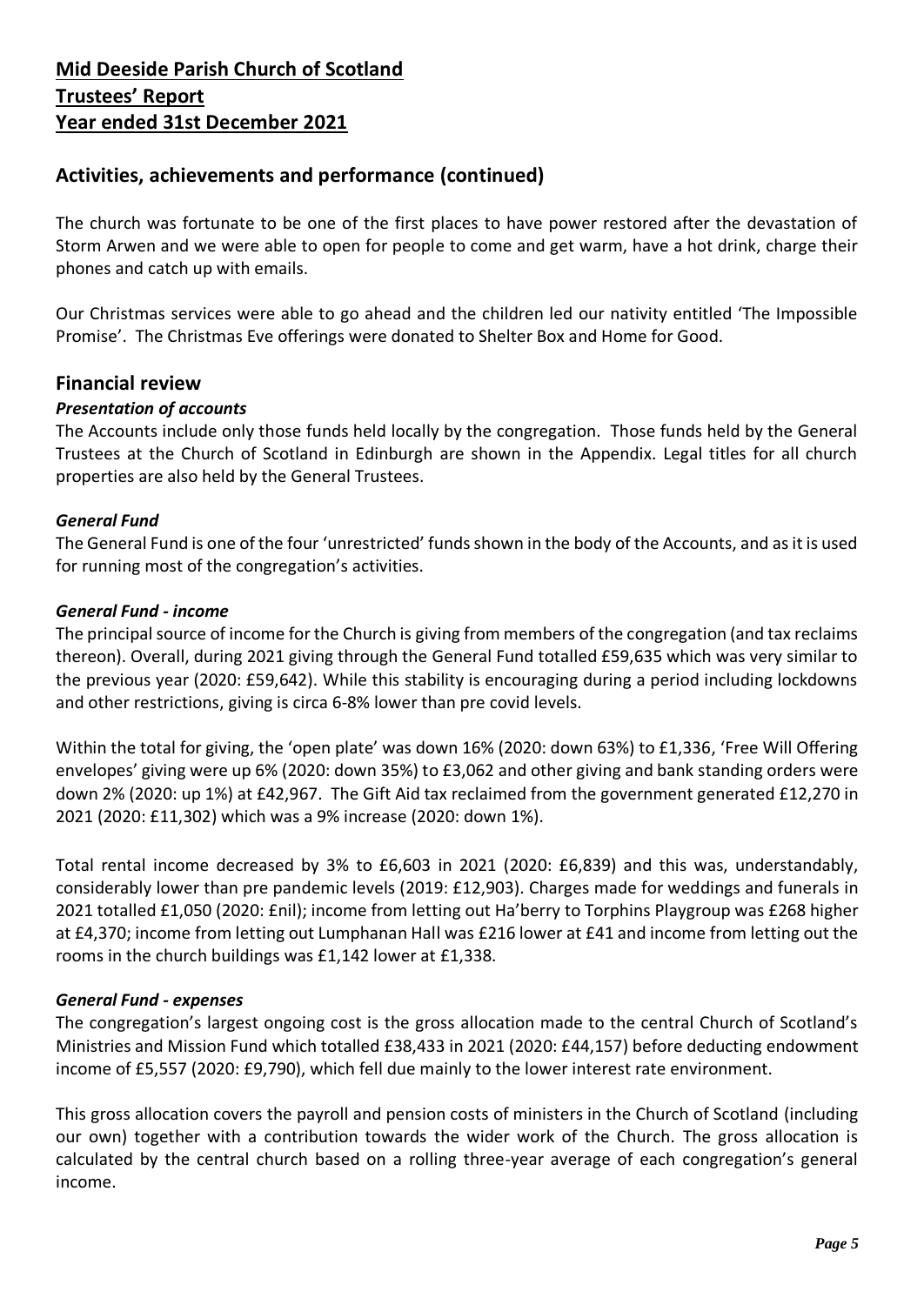## **Financial review (continued)**

#### *General Fund (continued)*

A summary of the main constituents of General Fund income and expenditure is set out in the table below.

| <b>General Fund</b>                   |                                        | 2021           | 2020                     | 2019      |
|---------------------------------------|----------------------------------------|----------------|--------------------------|-----------|
|                                       |                                        | £              | £                        | £         |
| Operating income                      | Giving & Gift Aid reclaimed            | 59,635         | 59,642                   | 63,697    |
|                                       | Legacies                               |                | 2,000                    | 7,724     |
|                                       | Grants                                 | 10,200         | 2,250                    |           |
|                                       | Fundraising (incl. sales of works)     |                |                          | 3,341     |
|                                       | Rental income (incl. funerals)         | 6,603          | 6,839                    | 12,903    |
|                                       | Investment income & bank interest      | 46             | 344                      | 451       |
|                                       | Sale of church artefacts/ firewood     | 1,315          |                          | 50        |
|                                       |                                        | 77,799         | 71,075                   | 88,166    |
| Operating expenses                    | Ministries & Mission allocation        | (32, 876)      | (34, 367)                | (26, 584) |
|                                       | Nomination Committee expenses          |                |                          | (59)      |
|                                       | Locum & pulpit supply                  | (61)           |                          | (1,060)   |
|                                       | Minister's travel, telephone & coms.   | (1, 728)       | (1, 871)                 | (615)     |
|                                       | Minister's removal & disturbance costs |                |                          | (1, 912)  |
|                                       | Youth Worker's salary (wef Sept-2021)  | (2, 135)       |                          |           |
|                                       | Presbytery dues                        | (719)          | (696)                    | (502)     |
|                                       | Organists & cleaners                   | (4, 932)       | (5, 134)                 | (4,889)   |
|                                       | Fabric, equipment & upkeep of grounds  | (17, 100)      | (13, 926)                | (9,640)   |
|                                       | Heat & light                           | (5, 141)       | (7, 430)                 | (9,866)   |
|                                       | Misc. building service costs           | (770)          | (906)                    | (1,005)   |
|                                       | Insurances - net of rebates            | (4,070)        | (3,991)                  | (4, 214)  |
|                                       | Council tax & water charges            | (3, 311)       | (2,965)                  | (1, 370)  |
|                                       | Public entertainment & VHF licences    | (135)          |                          | (327)     |
|                                       | Study, music, worship                  | (155)          | (279)                    | (625)     |
|                                       | Children's Christian education         | (988)          | (46)                     | (543)     |
|                                       | Copyright fees                         | (542)          | (525)                    | (509)     |
|                                       | Website & electronic comms.            | (395)          | (395)                    | (440)     |
|                                       | Newsletters & publicity                | $\overline{a}$ | (30)                     | (1, 510)  |
|                                       | Stationery supplies & postage          | (137)          | (243)                    | (768)     |
|                                       | Community outreach initiatives         | (332)          | (886)                    | (171)     |
|                                       | Training & conference costs            | (198)          | $\overline{\phantom{a}}$ | (374)     |
|                                       | Payroll set-up & monthly running costs | (489)          |                          |           |
|                                       | Other costs & expenses                 | (216)          | (471)                    | (1, 114)  |
|                                       |                                        | (76, 430)      | (74, 161)                | (68,097)  |
|                                       |                                        |                |                          |           |
| <b>General Fund surplus/(deficit)</b> |                                        | 1,369          | (3,086)                  | 20,069    |

Our part time Youth Worker started in September 2021 and was paid a salary of £2,135 in 2021. The cost for pulpit supply on Sunday mornings in 2021 was £61 (2020: £nil). The congregation paid fees to organists of £2,228 in 2021 (2020: £2,348). The cleaner was paid £2,703 (2020: £2,786).

The total cost of heating and lighting all our buildings fell again this year by £2,289 to £5,141 (2020: £7,430). Electricity costs fell by £1,771 in the year due mainly to £697 of rebates and significantly lower usage in the Sanctuary and church extension. Heating oil costs fell by £518 in the year and while the cost per litre of kerosene actually rose by an average of 17% over 2020 levels 28% fewer litres were ordered for the church and meeting rooms.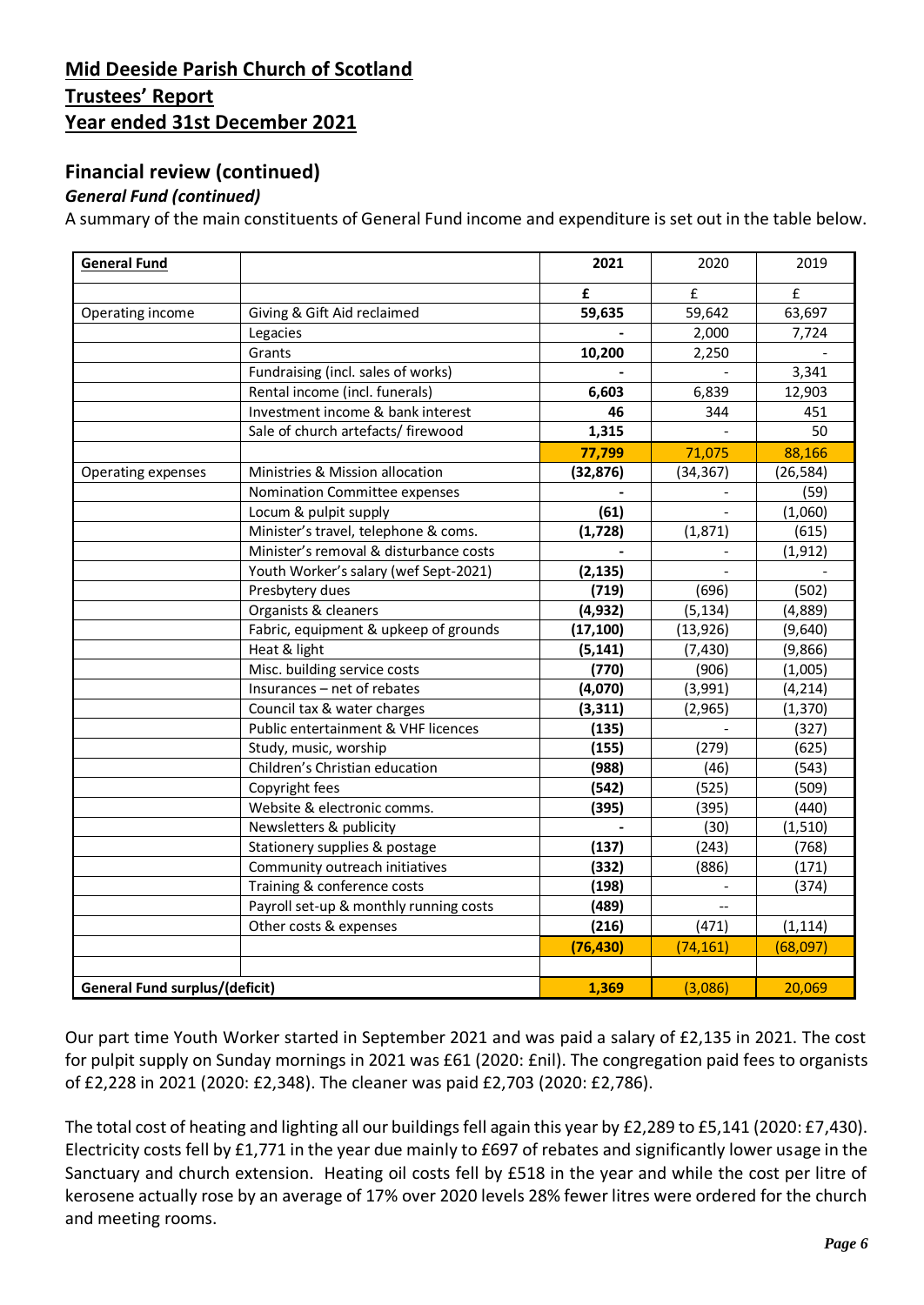### **Financial review (continued)** *General Fund (continued)*

The cost of council tax, water rates and sewerage costs for church buildings were higher at £3,311 in 2021 (2020: £2,965). Charges in the new extension relating to broadband, telephone and toilet hygiene services fell by 15% to £770 in 2021 (2020: £906) largely due to the timing of payments. A total of £4,070 (2020: £3,991) was spent on insurances.

#### *Church buildings, equipment and grounds*

In 2021 work was again undertaken to improve and maintain the congregation's facilities. The largest item of expenditure was for the video camera and streaming system in the Sanctuary (£9,025) and the congregation is thankful for the grant support towards this cost. Further expenditure on the video camera and streaming system will be incurred in 2022.

|                       | Fabric, equipment & grounds (including repairs & maintenance): | 2021                         | 2020   | 2019           |
|-----------------------|----------------------------------------------------------------|------------------------------|--------|----------------|
|                       |                                                                | £                            | £      | £              |
| Church & extension    | Service & repairs to boiler                                    | 143                          | 242    | 323            |
|                       | Service & repairs to heating/heat recovery system              | 1,354                        |        | 633            |
|                       | Service for fire alarm system & extinguishers                  | 389                          | 352    | 436            |
|                       | Service & repairs to electricals & PAT testing                 |                              | 1,150  |                |
|                       | Painting & decorating                                          | 1,390                        | 1,961  |                |
|                       | Wall mounted pin boards in Morven                              | 530                          |        |                |
|                       | Secondary glazing of Sanctuary                                 |                              | 8,580  |                |
|                       | Adjustable Canterbury lectern                                  |                              | 1,416  | $\blacksquare$ |
|                       | Folding long tables (x2)                                       | 308                          |        |                |
|                       | Other - window cleaning, wifi, mountings, etc.                 | 67                           | 552    | 891            |
| Old Manse             | Architect fees, surveys & planning costs                       | $\qquad \qquad \blacksquare$ |        | 1,030          |
|                       | Other - inspections, boiler & chimney                          | $\overline{\phantom{a}}$     |        | 123            |
| <b>New Manse</b>      | Kitchen equipment & white goods                                | $\overline{\phantom{a}}$     | 102    | 1,627          |
|                       | New oil tank                                                   | $\overline{\phantom{a}}$     | 1,946  |                |
|                       | <b>External wall harling</b>                                   |                              | 250    |                |
|                       | Service & repairs to boiler                                    | 131                          | 669    |                |
|                       | Garden equipment & fixtures                                    |                              |        | 700            |
|                       | Other-painting & decorating, flooring, etc.                    | 550                          | 758    | 163            |
| Ha'berry              | Repairs to manhole in grounds                                  | 120                          |        |                |
|                       | Other, including inspection costs                              | 65                           | 233    | 94             |
| Charity shop          | Joinery, electrics, heating, inspections, etc.                 | 272                          | 1,427  | 505            |
| Lumphanan church hall | Roof & gutter repairs, joinery work & painting                 |                              | 2,351  |                |
|                       | Drains, inspections, electrics etc.                            | 125                          | 391    | 101            |
| Upkeep of grounds     | Grit & salt, grit spreader, boxes & shovels                    | 165                          | 312    | 36             |
|                       | Traffic cones, safety equipment, signage, etc.                 | 120                          | 38     | 397            |
|                       | Snow clearing charges                                          | 500                          | 430    | 400            |
|                       | Tree survey, surgery & pruning                                 | 200                          | 1,930  |                |
|                       | Bedding plants, young trees & gardening                        | 300                          |        | 165            |
|                       | Ride-on mower service & repairs                                |                              |        | 174            |
|                       | Garden shed & planning application                             | 202                          | 816    |                |
| Electronic equipment  | Video camera & streaming system                                | 9,025                        |        |                |
| & software            | Laptop computers and printers                                  | 1,230                        |        | 1,864          |
|                       | Microphone                                                     |                              |        | 474            |
|                       | Control4 & other software (installation)                       | 122                          | 85     | 215            |
|                       |                                                                | 17,308                       | 25,991 | 10,351         |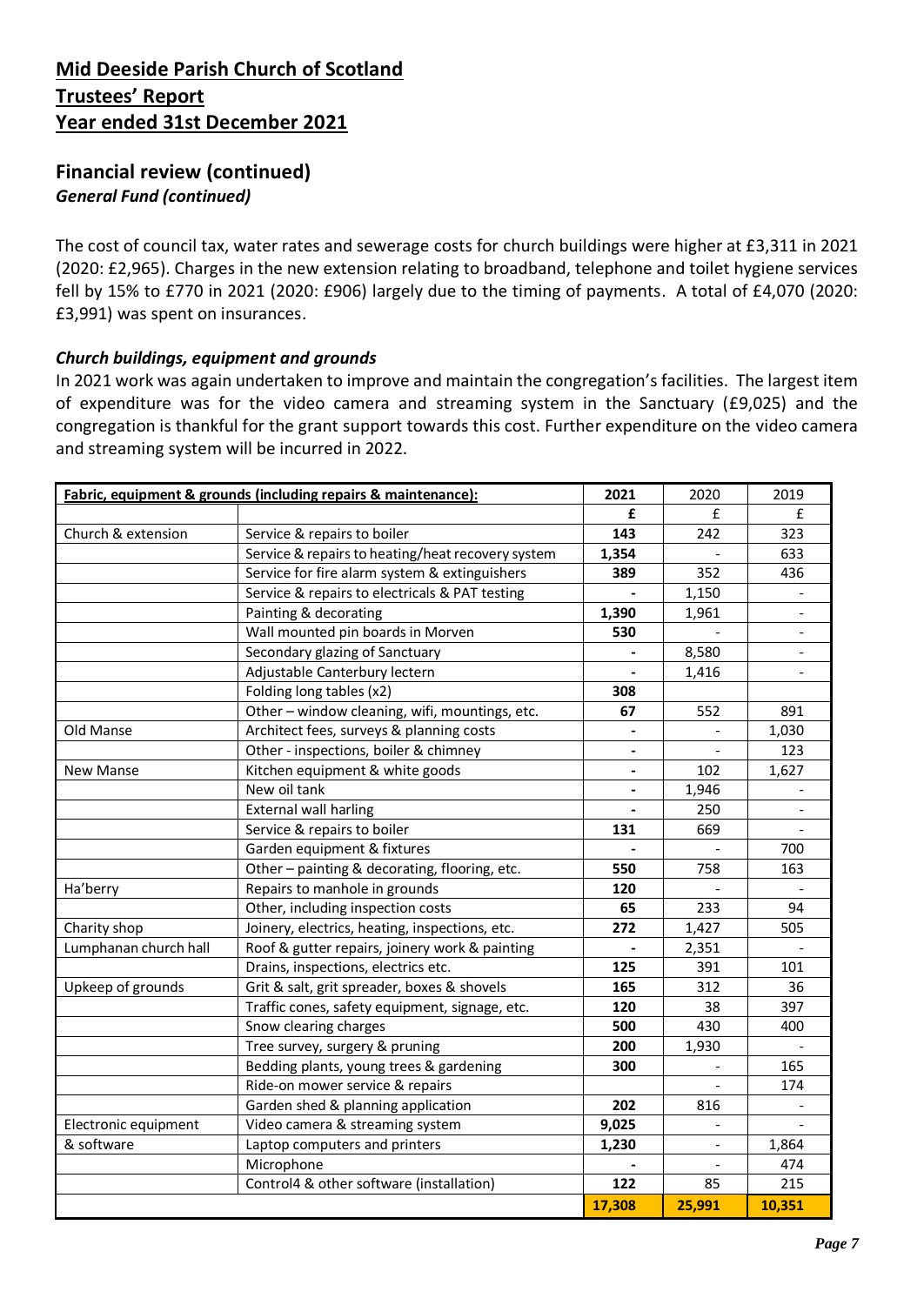## **Church buildings, equipment and grounds (continued)** *Church buildings, equipment and grounds (continued)*

Other large items of expenditure included external paintwork on the windows of the Sanctuary (£1,390), servicing & repairs to the heating and heat recovery system in the church extension (£1,354) and a laptop computer (£1,230).

These costs disclosed in the table above were funded variously through the locally held general, fabric, extension, organ restoration and charity shop funds. In 2021 £208 was funded directly by the Charity Shop.

### *General Fund – (deficit)/surplus*

Before any transfers from the Guild, Charity Shop and Fair Trade Stall and before accounting for third party fundraising, there was a surplus on the General Fund of £1,369 (2020: £3,086 deficit, 2019: £20,069 surplus).

The proportion of operating expenses that is covered by giving in 2021 was 78.0% (2020: 80.4%). The Trustees aim has been to move this stewardship performance indicator closer towards 100% through stewardship programs and by careful control over costs. In the table below, the 114.7% indicator was unusually strong in 2018 because of the lower operating expenses in a time of ministerial vacancy. This indicator dropped back in 2020 and 2021 largely due to the exceptional circumstances resulting from the COVID-19 pandemic.

| <b>General Fund</b>                                |                                      | 2021   | 2020   | 2019   | 2018   | 2017   |
|----------------------------------------------------|--------------------------------------|--------|--------|--------|--------|--------|
|                                                    |                                      |        |        |        |        |        |
|                                                    |                                      |        |        |        |        |        |
| Giving                                             | Included as part of operating income | 59.635 | 59,642 | 63,697 | 64.742 | 60.354 |
| Operating expenses                                 | In total                             | 76.430 | 74.161 | 68,097 | 56.451 | 62,898 |
| Proportion of operating expenses covered by giving |                                      | 78.0%  | 80.4%  | 93.5%  | 114.7% | 96.0%  |

#### *General Fund - reserves policy*

It is the Trustees' intention to hold liquid reserves of between three and four months' expenditure in its General Fund at any time using a rolling five year average – between £16,000 and £22,000 approximately. At 31st December 2021, the Church held £62,201 (2020: £61,043) in its General Fund (see Note 8). While this balance in the General Fund is strong, the Trustees are aware of the continuing need to avoid deficits and maintain general reserves in order to meet unexpected items of expenditure. The Kirk Session has plans for using part of the strong balance in the General Fund to finance church growth and increase reserves for future large expenditure on fabric.

At 31<sup>st</sup> December 2020, Mid Deeside Church held locally funds (including the General Fund referred to above) with a total of £170,991 (2020: £163,454) which have been provided for the purposes explained in Note 2. A breakdown of these balances can be found in Note 8.

#### *Investment policy and performance*

It is the Trustees' policy to hold most of its funds in bank and deposit accounts in order to have sufficient liquidity to meet short term emergencies and commitments to contractors. The balance of the Church's capital resources is currently held in the Income Fund administered by the Church of Scotland Investors Trust.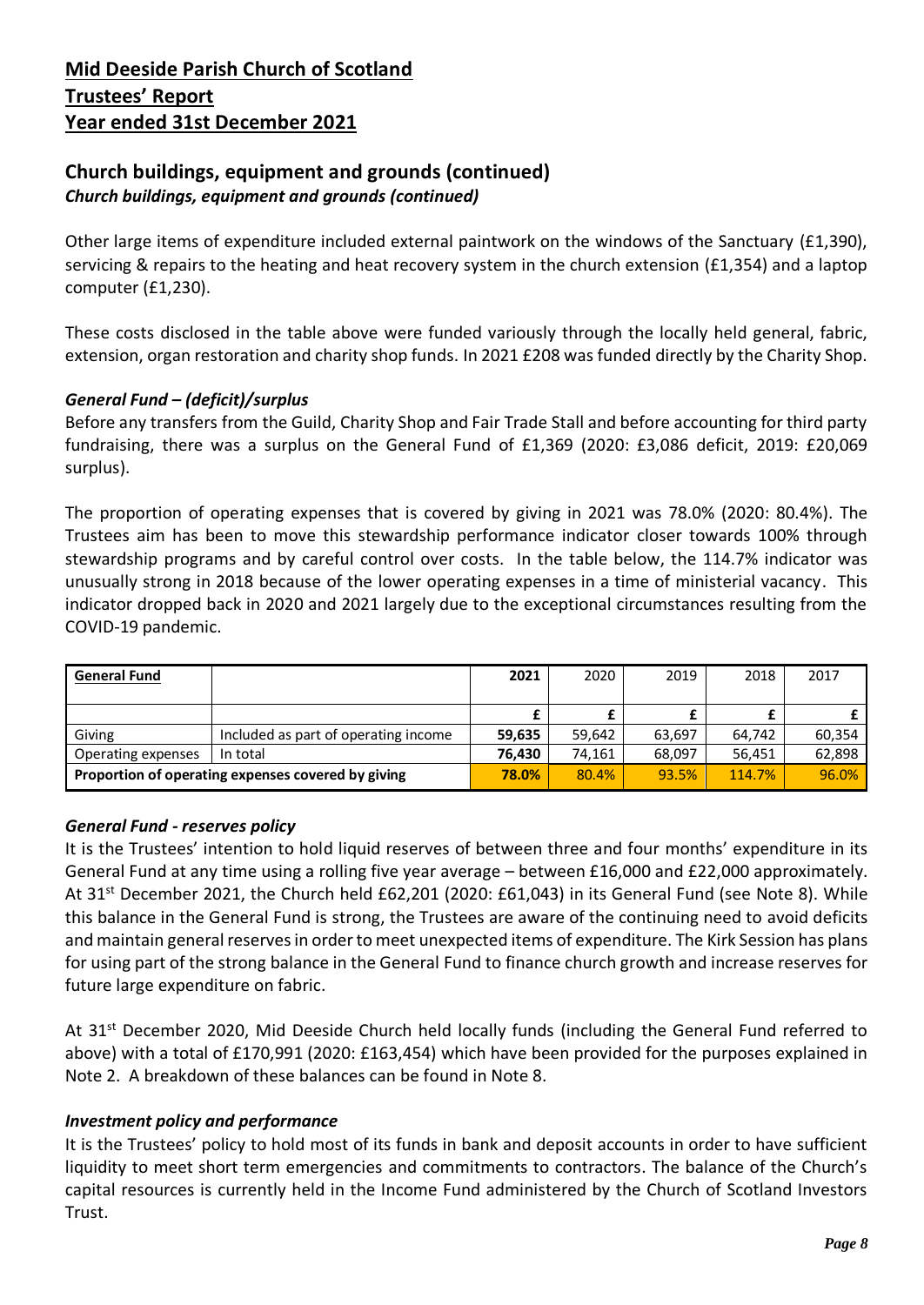## **Statement of Trustees' responsibilities**

The members of the Kirk Session must prepare financial statements which give sufficient detail to enable an appreciation of the transactions of the Church during the financial year. The members of the Kirk Session are responsible for keeping proper accounting records which, on request, must reflect the financial position of the Church at that time.

This must be done to ensure that the financial statements comply with the Charities and Trustee Investment (Scotland) Act 2005, the Charities Accounts (Scotland) Regulations 2006 and the Regulations Anent Congregational Finance approved by the General Assembly of the Church of Scotland in 2007. They are also responsible for safeguarding the assets of the Church and must take reasonable steps for the prevention and/or detection of fraud and other irregularities

Approved by the Trustees and signed on their behalf, by

**Pam Auckland** *Session Clerk*

**24 th March 2022**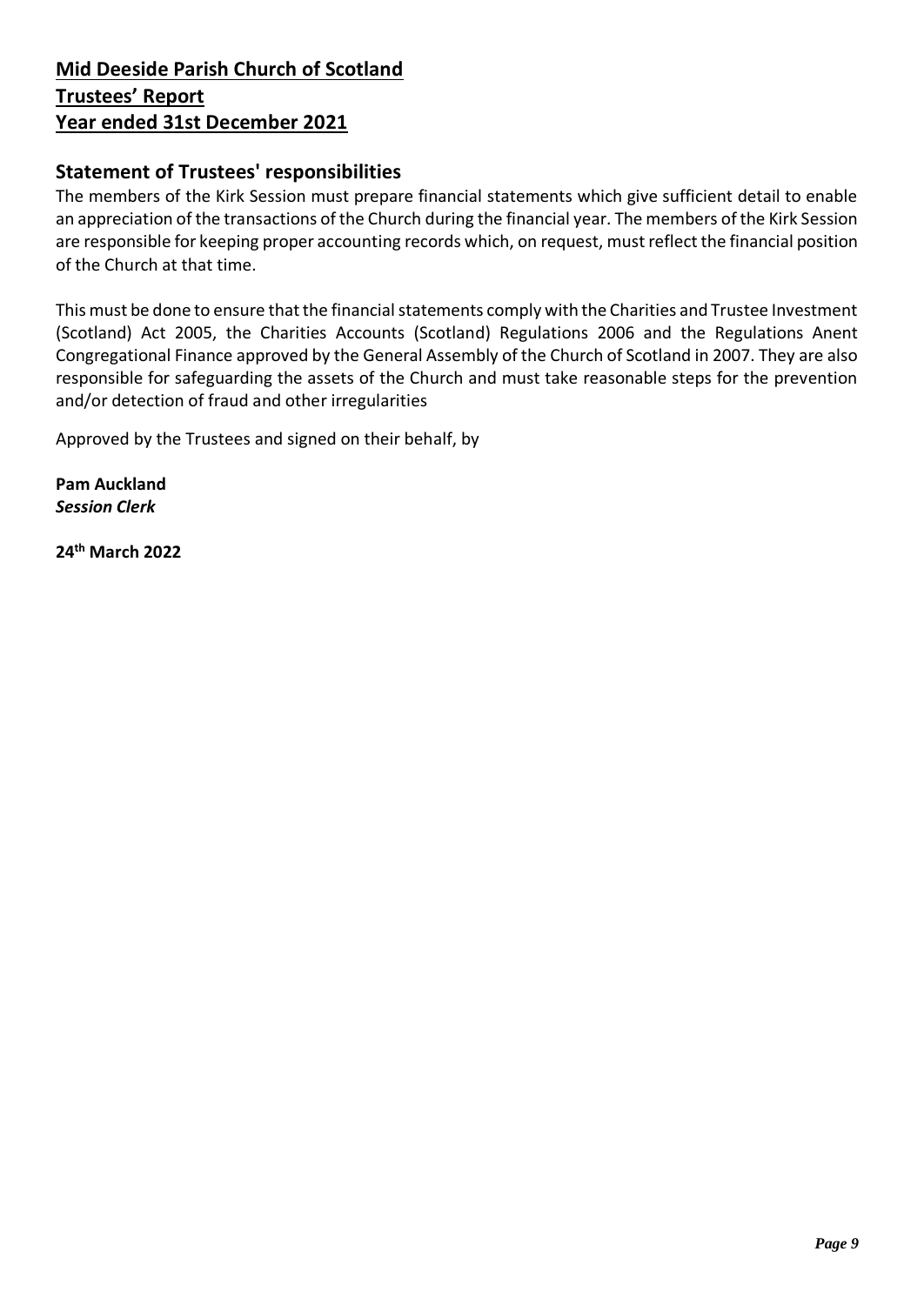# **Independent Examiner's Report to the Trustees of Mid Deeside Parish Church of Scotland**

I report on the accounts of the charity for the year ended 31st December 2021 which are set out on pages 11 to 19.

#### **Respective responsibilities of Trustees and Examiner**

The charity's Trustees are responsible for the preparation of the accounts in accordance with the terms of the Charities and Trustee Investment (Scotland) Act 2005 and the Charities Accounts (Scotland) Regulations 2006.

The charity Trustees consider that the audit requirement of Regulation 10(1) (d) of the Accounts Regulations does not apply. It is my responsibility to examine the accounts as required under section 44(1) (c) of the Act and to state whether particular matters have come to my attention.

#### **Basis of independent examiner's statement**

My examination is carried out in accordance with Regulation 11 of the Charities Accounts (Scotland) Regulations 2006. An examination includes a review of the accounting records kept by the charity and a comparison of the accounts presented with those records. It also includes consideration of any unusual items or disclosures in the accounts and seeks explanations from the Trustees concerning any such matters. The procedures undertaken do not provide all the evidence that would be required in an audit, and consequently I do not express an audit opinion on the view given by the accounts.

#### **Independent examiner's statement**

In the course of my examination, no matter has come to my attention

1. which gives me reasonable cause to believe that in any material respect the requirements:

- to keep accounting records in accordance with Section 44 (1)(a) of the 2005 Act and Regulation 4 of the 2006 Accounts Regulations, and
- to prepare accounts which accord with the accounting records and comply with Regulation 9 of the 2006 Accounts Regulations have not been met, or
- 2. to which, in my opinion, attention should be drawn in order to enable a proper understanding of the accounts to be reached.

#### **Raymond Donald**

8 Battock Terrace **Torphins** AB31 4JD

**9th April 2022**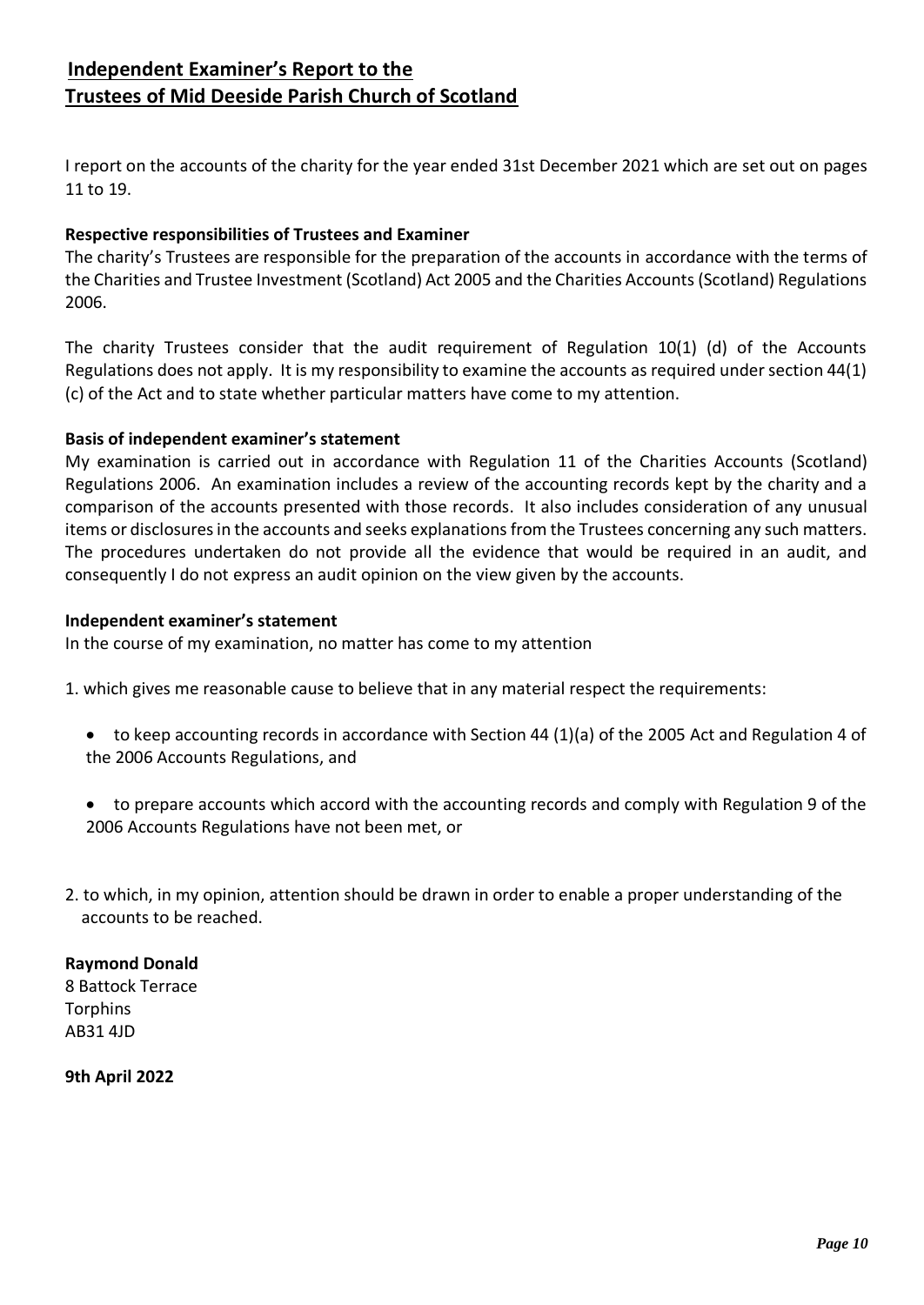# **Mid Deeside Parish Church of Scotland Receipts and Payments Account Year ended 31st December 2021**

|                                         |             |                     |                   | <b>Endow</b> |              |           |
|-----------------------------------------|-------------|---------------------|-------------------|--------------|--------------|-----------|
|                                         |             | <b>Unrestricted</b> | <b>Restricted</b> | ment         | <b>Total</b> | Total     |
|                                         |             | funds               | funds             | funds        | 2021         | 2020      |
| <b>Receipts</b>                         | <b>Note</b> | £                   | £                 | £            | £            | £         |
| Donations                               | [4a]        | 59,942              | 870               |              | 60,812       | 61,917    |
| Legacies                                |             |                     |                   |              |              | 2,000     |
| Grants received                         |             | 10,200              |                   |              | 10,200       | 2,250     |
| Activities for generating               |             |                     |                   |              |              |           |
| funds                                   | [4b]        | 3,394               | 17,482            |              | 20,876       | 14,579    |
| Bank & deposit interest                 |             | 52                  | 78                |              | 130          | 913       |
| Investment income:                      |             |                     |                   |              |              |           |
| - from Income Fund                      |             | 377                 | 29                |              | 406          | 482       |
| - from Growth Fund                      |             |                     |                   |              |              |           |
|                                         |             | 73,965              | 18,459            |              | 92,424       | 82,141    |
| Rental of premises                      | [4c]        | 6,603               |                   |              | 6,603        | 6,839     |
|                                         |             | 80,568              | 18,459            |              | 99,027       | 88,980    |
| <b>Receipts from investment sales</b>   |             |                     |                   |              |              |           |
| Proceeds on sale of                     |             |                     |                   |              |              |           |
| investments                             | $[7]$       |                     |                   |              |              | 3,203     |
|                                         |             |                     |                   |              |              | 3,203     |
|                                         |             |                     |                   |              |              |           |
| <b>Total receipts</b>                   |             | 80,568              | 18,459            |              | 99,027       | 92,183    |
| <b>Payments</b>                         |             |                     |                   |              |              |           |
| Costs of generating                     |             |                     |                   |              |              |           |
| funds                                   | [5a]        |                     | (7, 818)          |              | (7, 818)     | (7, 893)  |
| Governance costs                        |             |                     |                   |              |              |           |
| Investment management costs             |             |                     |                   |              |              |           |
| Charitable activities                   | [5b]        | (76, 662)           |                   |              | (76, 662)    | (85, 314) |
| Grants and donations                    | [9d]        | (2,510)             | (4, 266)          |              | (6, 776)     | (4, 259)  |
| <b>Total payments</b>                   |             | (79, 172)           | (12,084)          |              | (91, 256)    | (97, 466) |
|                                         |             |                     |                   |              |              |           |
| <b>Excess of receipts over payments</b> |             |                     |                   |              |              |           |
| / (payments over receipts)              |             | 1,396               | 6,375             |              | 7,771        | (5, 283)  |
|                                         |             |                     |                   |              |              |           |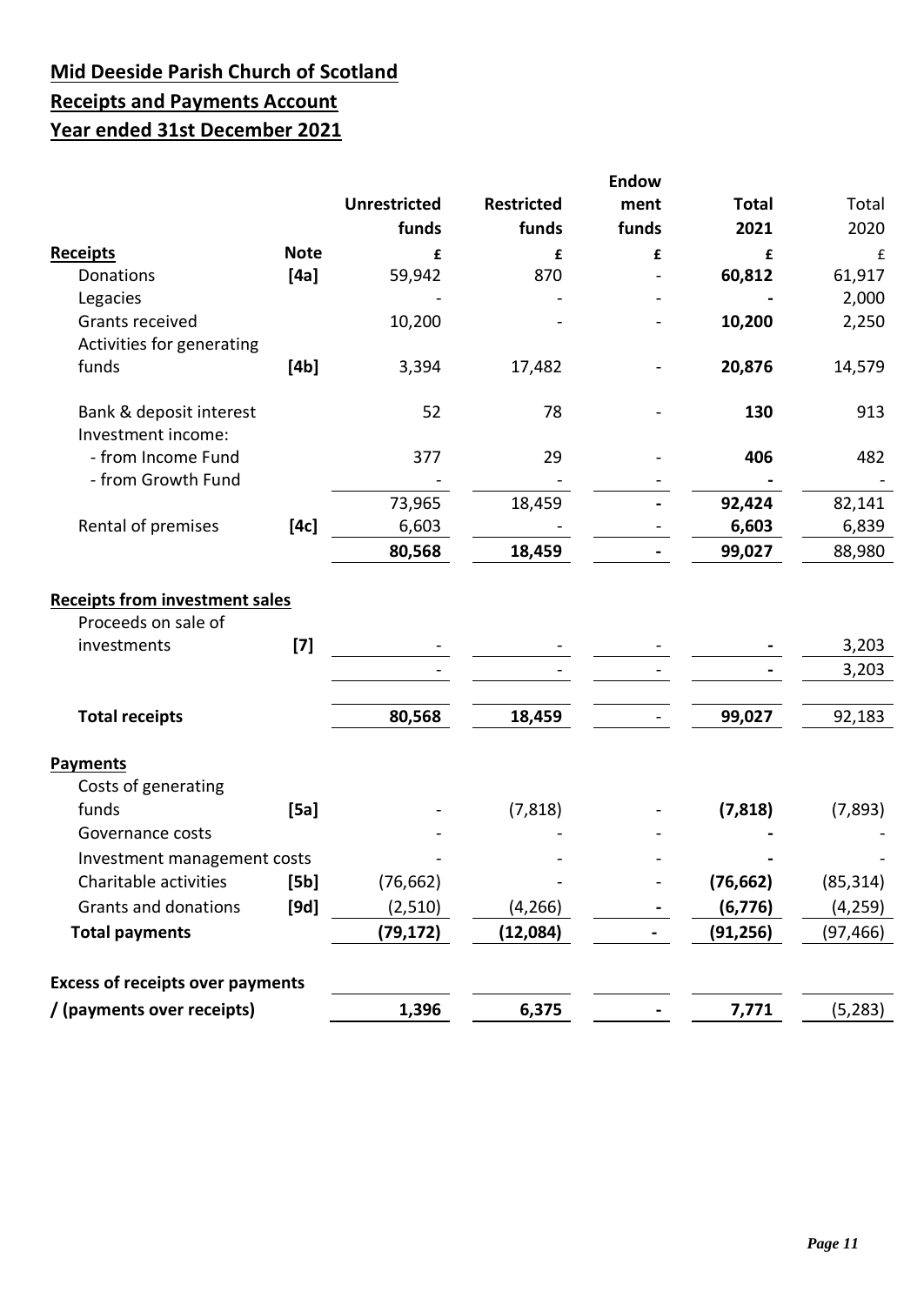# **Mid Deeside Parish Church of Scotland Statement of Balances**

# **At 31st December 2021**

|                                     |       | <b>Unrestricted</b> | <b>Restricted</b> | <b>Total</b> | Total    |
|-------------------------------------|-------|---------------------|-------------------|--------------|----------|
|                                     |       | funds               | funds             | 2021         | 2020     |
|                                     |       | £                   | £                 | £            | £        |
| <b>Bank &amp; deposit balances:</b> |       |                     |                   |              |          |
| Bank & deposit account              |       |                     |                   |              |          |
| balances b/f (including             |       |                     |                   |              |          |
| £104,180 with the Investors         |       |                     |                   |              |          |
| Trust Deposit Fund)                 |       | 70,887              | 79,666            | 150,553      | 155,836  |
| Movement during the year:           |       |                     |                   |              |          |
| Excess of receipts over             |       |                     |                   |              |          |
| payments/(payments                  |       |                     |                   |              |          |
| over receipts) for the              |       |                     |                   |              |          |
| year                                |       | 1,396               | 6,375             | 7,771        | (5, 283) |
| Transfers between funds             |       | 43                  | (43)              |              |          |
| Bank & deposit account              |       |                     |                   |              |          |
| balances c/f (including             |       |                     |                   |              |          |
| £117,194 with the Investors         |       |                     |                   |              |          |
| Trust Deposit Fund)                 | $[2]$ | 72,326              | 85,998            | 158,324      | 150,553  |
| Investments at market value:        |       |                     |                   |              |          |
| (With a cost of £5,188)             | $[7]$ | 11,769              | 898               | 12,667       | 12,901   |
|                                     |       |                     |                   |              |          |
| <b>Total funds</b>                  | [8]   | 84,095              | 86,896            | 170,991      | 163,454  |

There are no other assets or liabilities, although there is a final valuation of £45,000 (2020: £45,000) on the church extension and refurbishment project which has yet to be invoiced by the main contractor. A reserve is being retained in the Extension Project Fund to cover this liability.

Titles for all church properties are held by the General Trustees in Edinburgh.

The accounts were approved by the Trustees of Mid Deeside Parish Church of Scotland on **24th March 2022** and are signed on their behalf by:

**Pam Auckland,** *Session Clerk*

**Neil Mathers,** *Finance Team*

**Bob Auckland,** *Treasurer*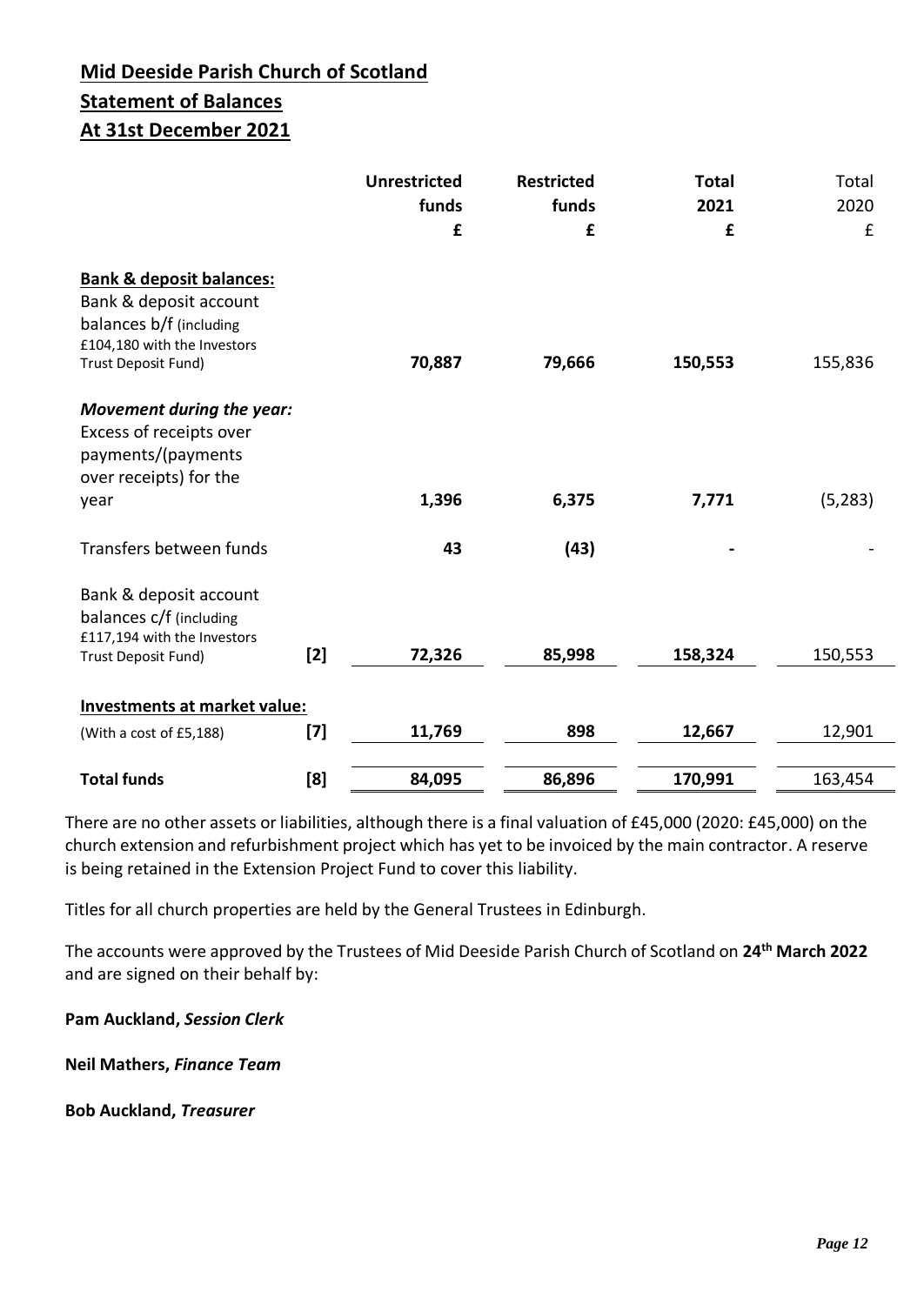#### **1. Trustee remuneration and related party transactions**

During the year five (2020: three) Trustees received reimbursement for day to day church expenses, equipment purchases and other costs incurred on behalf of the congregation totalling £5,149 (2020 £2,323). In 2021 two Trustees received fees for carrying out beadle duties at funerals (2020: None).

Rev. Holly Smith received reimbursement of £1,200 (2020: £1,191) for travel expenses (paid through the central Church of Scotland offices) and reimbursement of £529 (2020: £680) for the rental and working cost of the manse telephone and a subscription to Zoom used for church meetings. Rev. Smith was also reimbursed a total of £1,125 (2020: £1,130) for the cost of community initiatives such as ingredients for craft bags, Advent boxes and for other ministry and manse expenses.

#### **2. Movements in funds**

Comprising bank and deposit account balances only (i.e. investment balances are not included in this movements table).

|                               | At 1st  |                 |                 |                  | At 31st         |
|-------------------------------|---------|-----------------|-----------------|------------------|-----------------|
|                               | January |                 |                 |                  | <b>December</b> |
|                               | 2021    | <b>Receipts</b> | <b>Payments</b> | <b>Transfers</b> | 2021            |
|                               | £       | £               | £               | £                | £               |
| <b>Unrestricted funds:</b>    |         |                 |                 |                  |                 |
| <b>General Fund</b>           | 61,043  | 79,342          | (76, 430)       | 43               | 62,201          |
| [9]<br>- To good causes       |         |                 | (1,797)         |                  |                 |
| <b>Fabric Fund</b>            | 4,112   | 378             |                 |                  | 4,490           |
| Development Fund              | 5,207   | 5               |                 |                  | 5,212           |
| The Guild                     | 525     | 843             | (232)           |                  | 423             |
| [9]<br>- To good causes       |         |                 | (713)           |                  |                 |
|                               | 70,887  | 80,568          | (79, 172)       | 43               | 72,326          |
|                               |         |                 |                 |                  |                 |
| <b>Restricted funds:</b>      |         |                 |                 |                  |                 |
| <b>Fair Trade Stall</b>       |         | 1,133           | (960)           |                  | 173             |
| [9]<br>- To good causes       |         |                 |                 |                  |                 |
| <b>Charity Shop</b>           | 8,288   | 16,354          | (6,858)         | (1,043)          | 13,535          |
| [9]<br>- To good causes       |         |                 | (3, 206)        |                  |                 |
| <b>Extension Project Fund</b> | 50,056  | 156             |                 |                  | 50,212          |
| <b>Organ Restoration</b>      |         |                 |                 |                  |                 |
| Fund                          | 14,713  | 763             |                 |                  | 15,476          |
| Children's Christian          |         |                 |                 |                  |                 |
| <b>Education Fund</b>         | 3,205   | 32              |                 |                  | 3,237           |
| Spark Clock Fund              | 1,175   | 1               |                 |                  | 1,176           |
| <b>Benevolent Fund</b>        | 2,229   | 20              | (1,060)         | 1,000            | 2,189           |
|                               | 79,666  | 18,459          | (12,084)        | (43)             | 85,998          |
|                               |         |                 |                 |                  |                 |
| <b>Total funds</b>            | 150,553 | 99,027          | (91, 256)       |                  | 158,324         |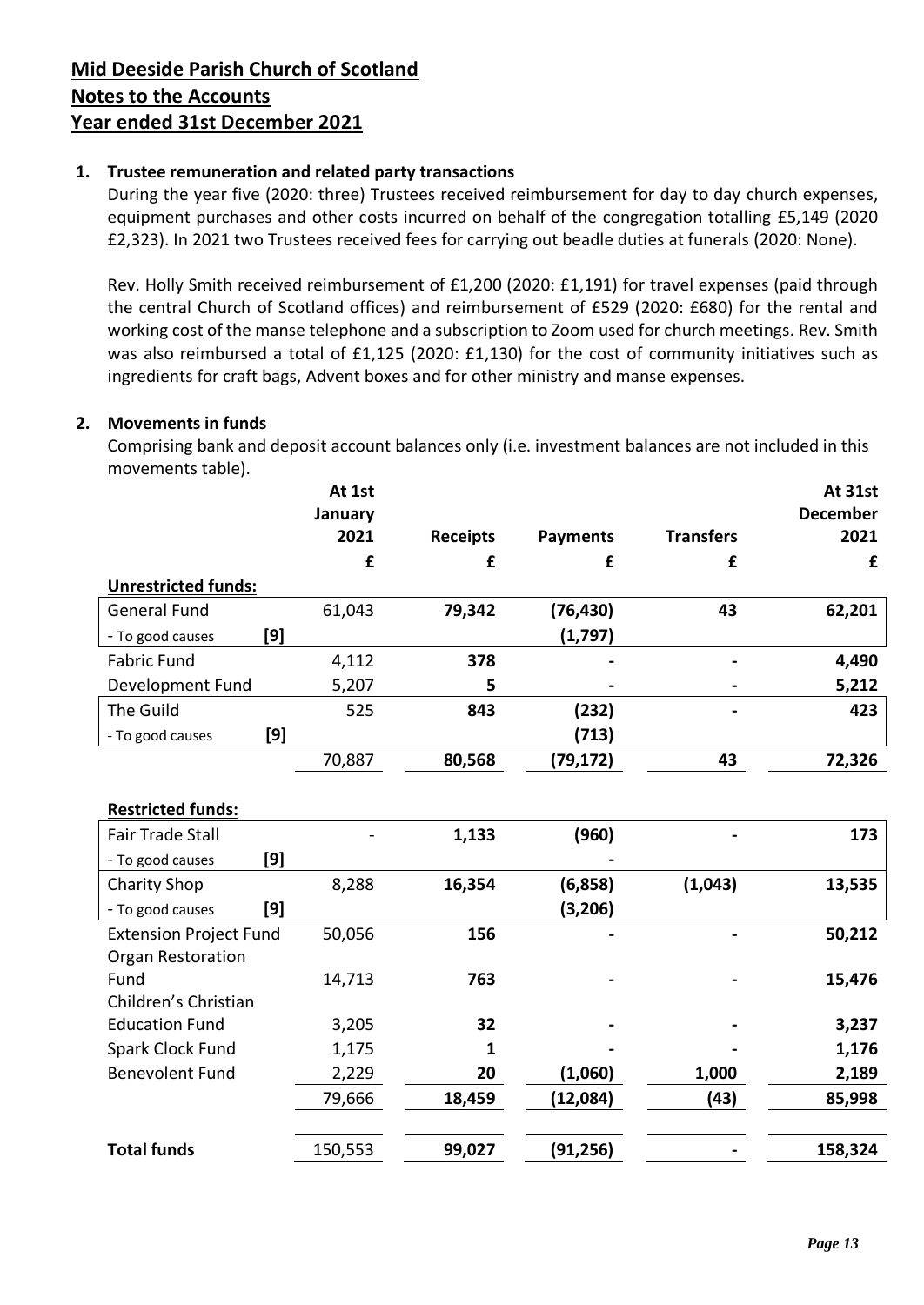#### **2. Movement in funds (continued)**

#### **Purposes of Designated or Restricted funds**

#### *(a) Funds held locally:*

*General Fund:* for the day-to-day income and expenses of Church life.

*Fabric Fund*: for the maintenance of church properties.

*Development Fund*: for the development of church buildings, their interiors, fixtures and multimedia equipment.

*The Guild:* The aim of the Guild is to invite and encourage men and women to commit their lives to Jesus Christ and to enable them to express their faith in worship, prayer and action.

*Fair Trade Stall*: This activity supports farmers and producers in less developed countries.

*Charity Shop:* This activity supports the church and causes within the Parish.

*Extension Project Fund:* for the sanctuary refurbishment, extension and improvements.

*Organ Restoration Fund*: for the restoration and ongoing maintenance of the pipe organ.

*Children's Christian Education Fund*: for supporting the work of young people's groups.

*Spark Clock Fund:* for the maintenance of the clock in the tower of the former Lumphanan sanctuary of Mid Deeside Church.

*Benevolent Fund:* for the Minister to make discretionary and confidential grants to those in real need within the Parish.

### *(b) Funds held by the General Trustees in Edinburgh:*

*Miss J Spark Fund*: This fund is to be used for the upkeep and replacement of fabric of church properties.

*G Spark Fund:* This fund is to be used for the upkeep and replacement of fabric of church properties.

#### **3. Accounting policies**

The accounts are prepared on a cash basis. This means that only income received and expenditure incurred in the financial year is included in these accounts.

Normal repairs and maintenance to the fabric of the buildings are charged against the General Fund and the Fabric Fund. Exceptional and significant repairs and/or improvements are met from the Development Fund, Extension Project Fund or by special fundraising efforts. The Charity Shop activities generate funding for fabric repairs, maintenance and improvements relating to the Charity Shop.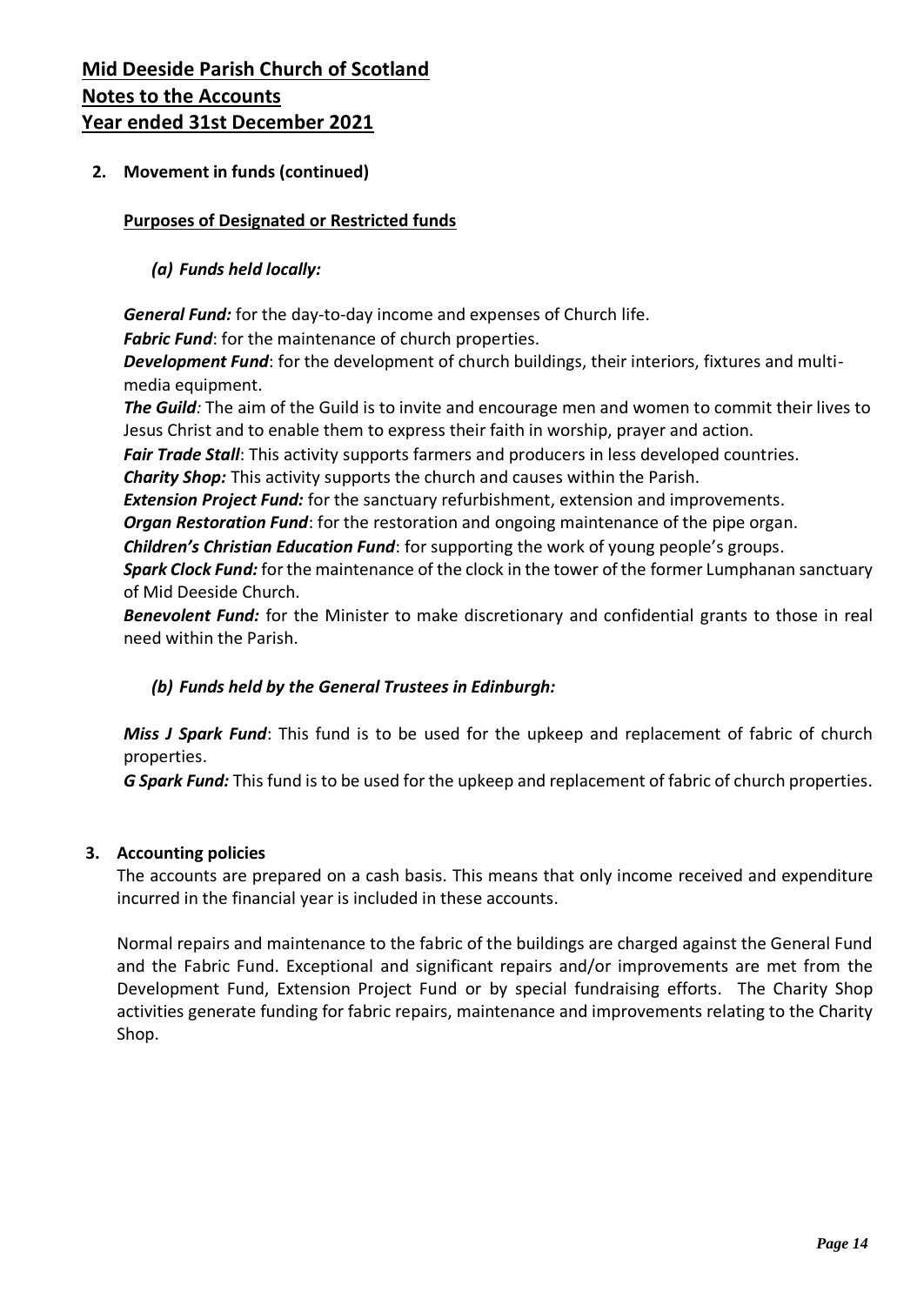|    |                                         | <b>Unrestricted</b> | <b>Restricted</b> | <b>Total</b> | Total  |
|----|-----------------------------------------|---------------------|-------------------|--------------|--------|
|    |                                         | funds               | funds             | 2021         | 2020   |
| 4. |                                         | £                   | £                 | £            | £      |
|    | <b>Receipts</b><br>(a) Donations        |                     |                   |              |        |
|    | Free Will Offering envelopes            | 3,062               |                   | 3,062        | 2,884  |
|    | Tax recovered on Gift Aid donations     | 12,270              | 150               | 12,420       | 11,427 |
|    |                                         |                     |                   | 1,336        |        |
|    | Open plate<br>Bank standing orders      | 1,336<br>40,798     | 700               | 41,498       | 1,587  |
|    | Other offerings                         |                     | 20                | 2,496        | 41,761 |
|    |                                         | 2,476               |                   |              | 4,258  |
|    |                                         | 59,942              | 870               | 60,812       | 61,917 |
|    | (b) Activities for generating funds     |                     |                   |              |        |
|    | Fundraising events/activities:          |                     |                   |              |        |
|    | For Mid Deeside Church                  |                     |                   |              |        |
|    | For third party charities, etc.         | 2,079               |                   | 2,079        | 1,841  |
|    | Sale of Fair Trade stock                |                     | 1,133             | 1,133        | 966    |
|    | Charity Shop "Bread of Life" sales      |                     | 16,349            | 16,349       | 11,772 |
|    | Sale of Airfix models & wood            | 1,315               |                   | 1,315        |        |
|    |                                         | 3,394               | 17,482            | 20,876       | 14,579 |
|    |                                         |                     |                   |              |        |
|    | (c) Rental of premises                  |                     |                   |              |        |
|    | Church, halls & meeting rooms:          |                     |                   |              |        |
|    | <b>Weddings &amp; funerals</b>          | 1,050               |                   | 1,050        |        |
|    | Other                                   | 1,142               |                   | 1,142        | 2,480  |
|    | Ha'berry (incl. recharging electricity) | 4,370               |                   | 4,370        | 4,102  |
|    | MDC Hall, Lumphanan                     | 41                  |                   | 41           | 257    |
|    |                                         | 6,603               |                   | 6,603        | 6,839  |
|    |                                         |                     |                   |              |        |
| 5. | <b>Payments</b>                         |                     |                   |              |        |
|    | (a) Costs of generating funds           |                     |                   |              |        |
|    | Fair Trade stall:                       |                     |                   |              |        |
|    | Purchase of Fair Trade stock            |                     | 960               | 960          | 725    |
|    | Charity Shop "Bread of Life":           |                     |                   |              |        |
|    | Rental costs                            |                     | 4,800             | 4,800        | 4,800  |
|    | Fabric - repairs & maintenance          |                     | 208               | 208          | 1,253  |
|    | Water charges                           |                     | 566               | 566          | 238    |
|    | Council tax                             |                     |                   |              | 108    |
|    | Heat & light                            |                     | 480               | 480          | 375    |
|    | Insurances                              |                     | 395               | 395          |        |
|    | Stationery                              |                     | 41                | 41           | 23     |
|    | Other expenses                          |                     | 368               | 368          | 371    |
|    |                                         |                     |                   |              |        |
|    | Total payments relating to the cost     |                     | 6,858             | 6,858        | 7,168  |
|    | of generating funds                     |                     | 7,818             | 7,818        | 7,893  |
|    |                                         |                     |                   |              |        |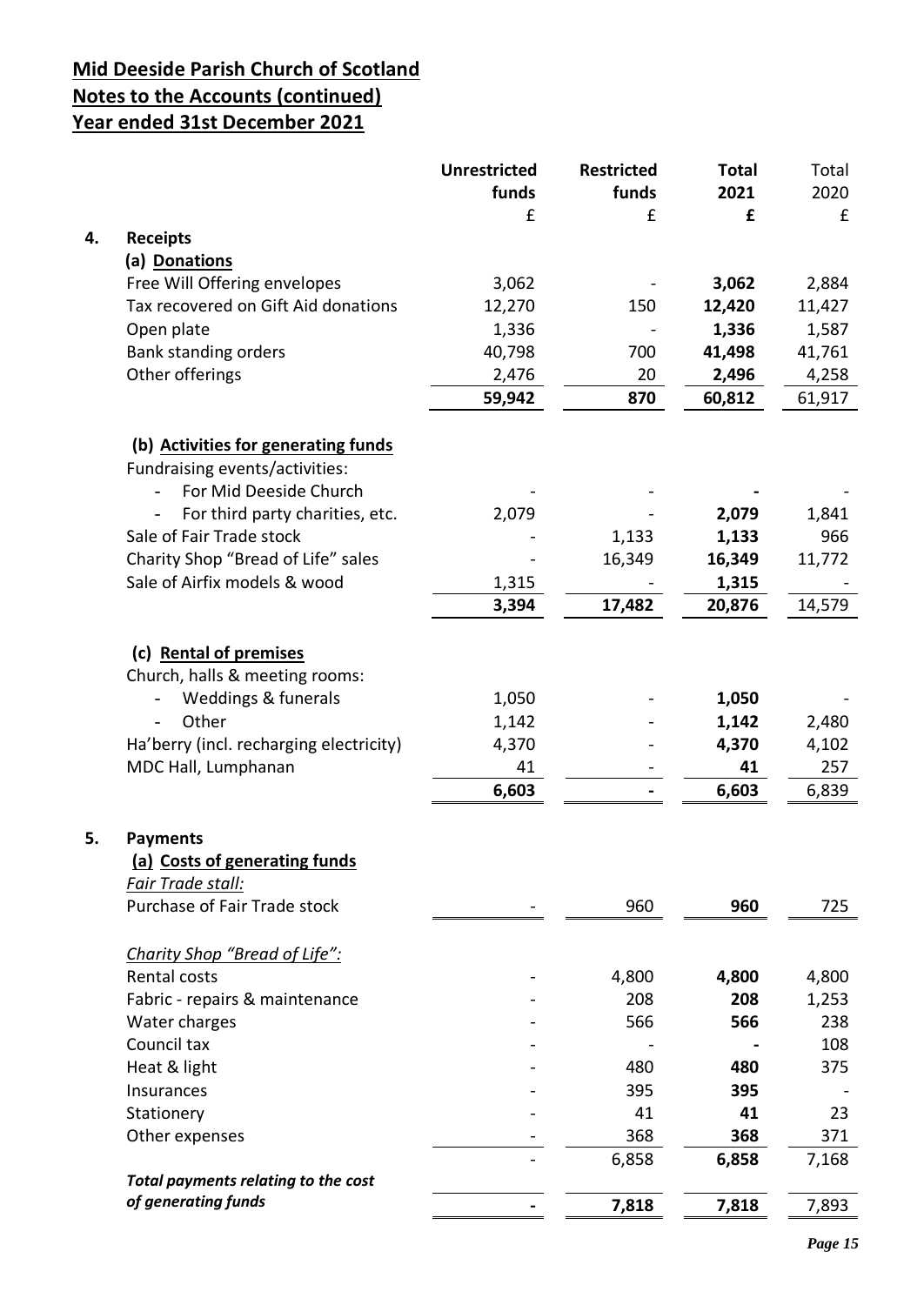|    |                                                                         | <b>Unrestricted</b><br>funds | <b>Restricted</b><br>funds | <b>Total</b><br>2021 | Total<br>2020 |
|----|-------------------------------------------------------------------------|------------------------------|----------------------------|----------------------|---------------|
|    |                                                                         | £                            | £                          | £                    | £             |
| 5. | <b>Payments (continued)</b>                                             |                              |                            |                      |               |
|    | (b) Charitable activities:                                              |                              |                            |                      |               |
|    | Ministries & Mission gross allocation                                   | 38,433                       |                            | 38,433               | 44,157        |
|    | Endowment income & glebe rents                                          | (5, 557)                     |                            | (5, 557)             | (9,790)       |
|    | Net payment made to the Church of                                       |                              |                            |                      |               |
|    | <b>Scotland Ministries and Mission funds</b>                            | 32,876                       |                            | 32,876               | 34,367        |
|    | Presbytery dues                                                         | 908                          |                            | 908                  | 1,004         |
|    | Minister's expenses                                                     | 1,728                        |                            | 1,728                | 1,871         |
|    | Locum & pulpit supply costs                                             | 61                           |                            | 61                   |               |
|    | Youth Worker's salary                                                   | 2,135                        |                            | 2,135                |               |
|    | Other staffing costs                                                    | 4,932                        |                            | 4,932                | 5,134         |
|    | Community outreach initiatives<br>(including craft bags & Advent boxes) | 332                          |                            | 332                  | 886           |
|    | Fabric, equipment & repairs                                             | 5,236                        |                            | 5,236                | 21,127        |
|    | Electronic equipment & software                                         | 10,377                       |                            | 10,377               | 85            |
|    | Upkeep of grounds                                                       | 1,487                        |                            | 1,487                | 3,526         |
|    | Broadband, telecom & sundries                                           | 770                          |                            | 770                  | 906           |
|    | Council tax & water charges                                             | 3,311                        |                            | 3,311                | 2,965         |
|    | Heat and light                                                          | 5,141                        |                            | 5,141                | 7,430         |
|    | Insurances                                                              | 4,070                        |                            | 4,070                | 3,991         |
|    | Website & electronic communications                                     | 395                          |                            | 395                  | 395           |
|    | Worship, music & teaching                                               | 1,820                        |                            | 1,820                | 850           |
|    | Training, conferences/courses                                           | 198                          |                            | 198                  |               |
|    | Printing, stationery & postage                                          | 137                          |                            | 137                  | 243           |
|    | Newsletter production                                                   |                              |                            |                      | 30            |
|    | Other expenses                                                          | 748                          |                            | 748                  | 504           |
|    | <b>Total payments relating to the</b>                                   |                              |                            |                      |               |
|    | charitable activities                                                   | 76,662                       |                            | 76,662               | 85,314        |

#### **6. Minister's stipend**

All Church of Scotland congregations contribute to the National Stipend Fund which bears the costs of all ministers' stipends and employers' contributions for national insurance, pension and housing and loan fund. Ministers' stipends are paid in accordance with the national stipend scale, which is related to years of service. For the year under review the minimum stipend was £28,700 and the maximum stipend (in the fifth and subsequent years of service) £35,269.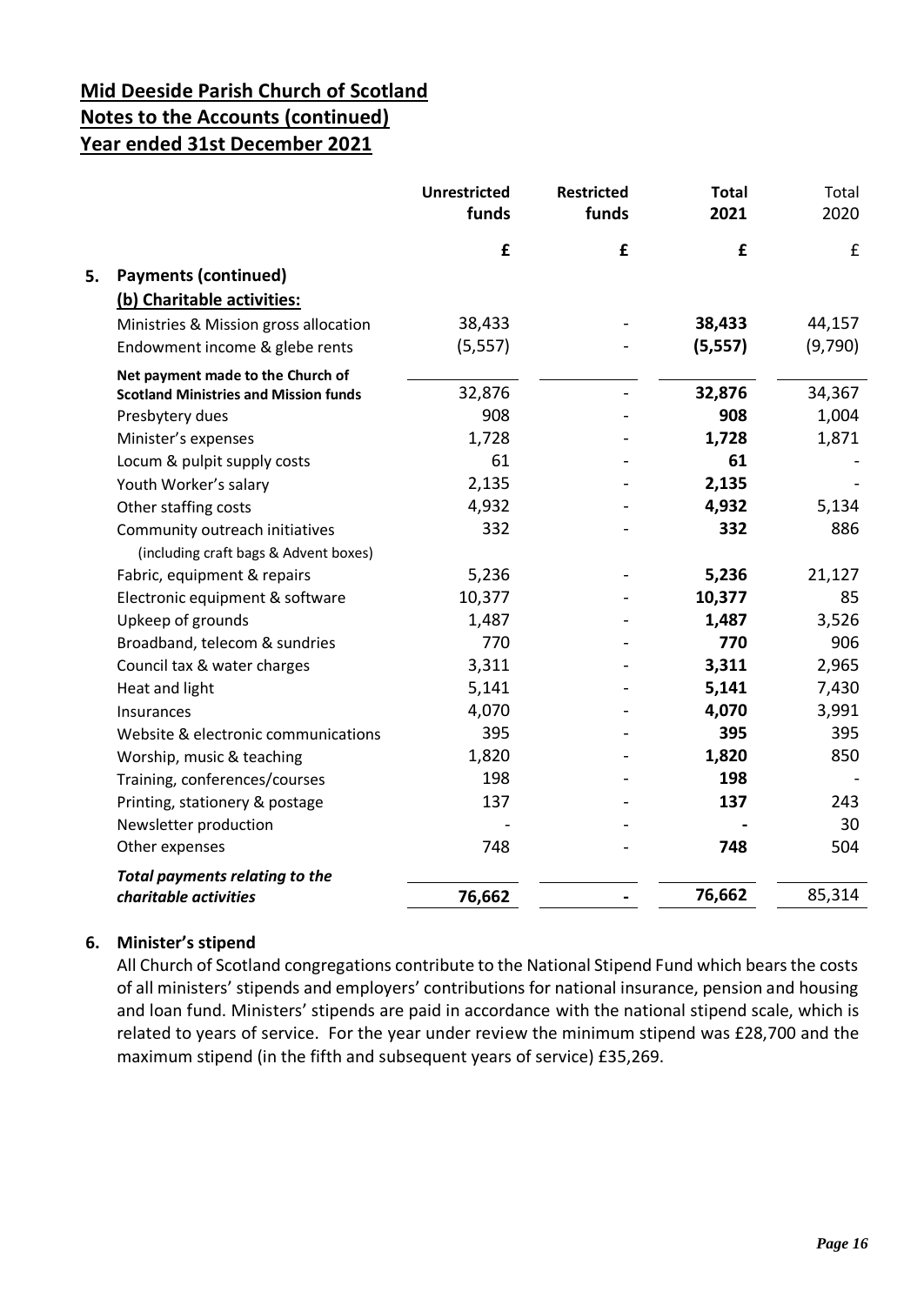|    |                                            | <b>Unrestricted</b> | <b>Restricted</b>                                                                                                                                            | <b>Total</b>             | Total  |
|----|--------------------------------------------|---------------------|--------------------------------------------------------------------------------------------------------------------------------------------------------------|--------------------------|--------|
|    |                                            | funds               | funds                                                                                                                                                        | 2021                     | 2020   |
|    |                                            | £                   |                                                                                                                                                              | £                        | £      |
| 7. | Investments at market value                |                     |                                                                                                                                                              |                          |        |
|    | <b>Church of Scotland Investors Trust:</b> |                     |                                                                                                                                                              |                          |        |
|    | Income Fund                                | 11,769              | 898                                                                                                                                                          | 12,667                   | 12,901 |
|    | Growth Fund                                | $\blacksquare$      | $\hskip1.6pt\hskip1.6pt\hskip1.6pt\hskip1.6pt\hskip1.6pt\hskip1.6pt\hskip1.6pt\hskip1.6pt\hskip1.6pt\hskip1.6pt\hskip1.6pt\hskip1.6pt\hskip1.6pt\hskip1.6pt$ | $\overline{\phantom{0}}$ |        |
|    |                                            | 11,769              | 898                                                                                                                                                          | 12,667                   | 12,901 |

Overall, the market value of investments decreased by £234 in 2021 (2020: increased by £214).

| 8. | Total value of funds held locally (including<br>investments stated at their market value)                                                                     | 2021<br>£ | 2020<br>£ |
|----|---------------------------------------------------------------------------------------------------------------------------------------------------------------|-----------|-----------|
|    | <b>Unrestricted funds</b>                                                                                                                                     |           |           |
|    | <b>General Fund</b>                                                                                                                                           | 62,201    | 61,043    |
|    | <b>Fabric Fund</b>                                                                                                                                            | 16,259    | 16,098    |
|    | Development Fund                                                                                                                                              | 5,212     | 5,207     |
|    | The Guild                                                                                                                                                     | 423       | 525       |
|    |                                                                                                                                                               | 84,095    | 82,873    |
|    | <b>Restricted funds</b>                                                                                                                                       |           |           |
|    | <b>Fair Trade Stall</b>                                                                                                                                       | 173       |           |
|    | <b>Charity Shop</b>                                                                                                                                           | 13,535    | 8,288     |
|    | <b>Extension Project Fund</b>                                                                                                                                 | 50,212    | 50,056    |
|    | Organ Restoration Fund (Session has approved an<br>additional £4,000 to be transferred to this fund from<br>one of the other funds when the organ restoration |           |           |
|    | project is contracted).                                                                                                                                       | 15,476    | 14,713    |
|    | <b>Children's Christian Education Fund</b>                                                                                                                    | 4,135     | 4,120     |
|    | Spark Clock Fund                                                                                                                                              | 1,176     | 1,175     |
|    | <b>Benevolent Fund</b>                                                                                                                                        | 2,189     | 2,229     |
|    |                                                                                                                                                               | 86,896    | 80,581    |
|    | <b>Endowment funds</b>                                                                                                                                        |           |           |
|    | <b>Total funds</b>                                                                                                                                            | 170,991   | 163,454   |
|    |                                                                                                                                                               |           |           |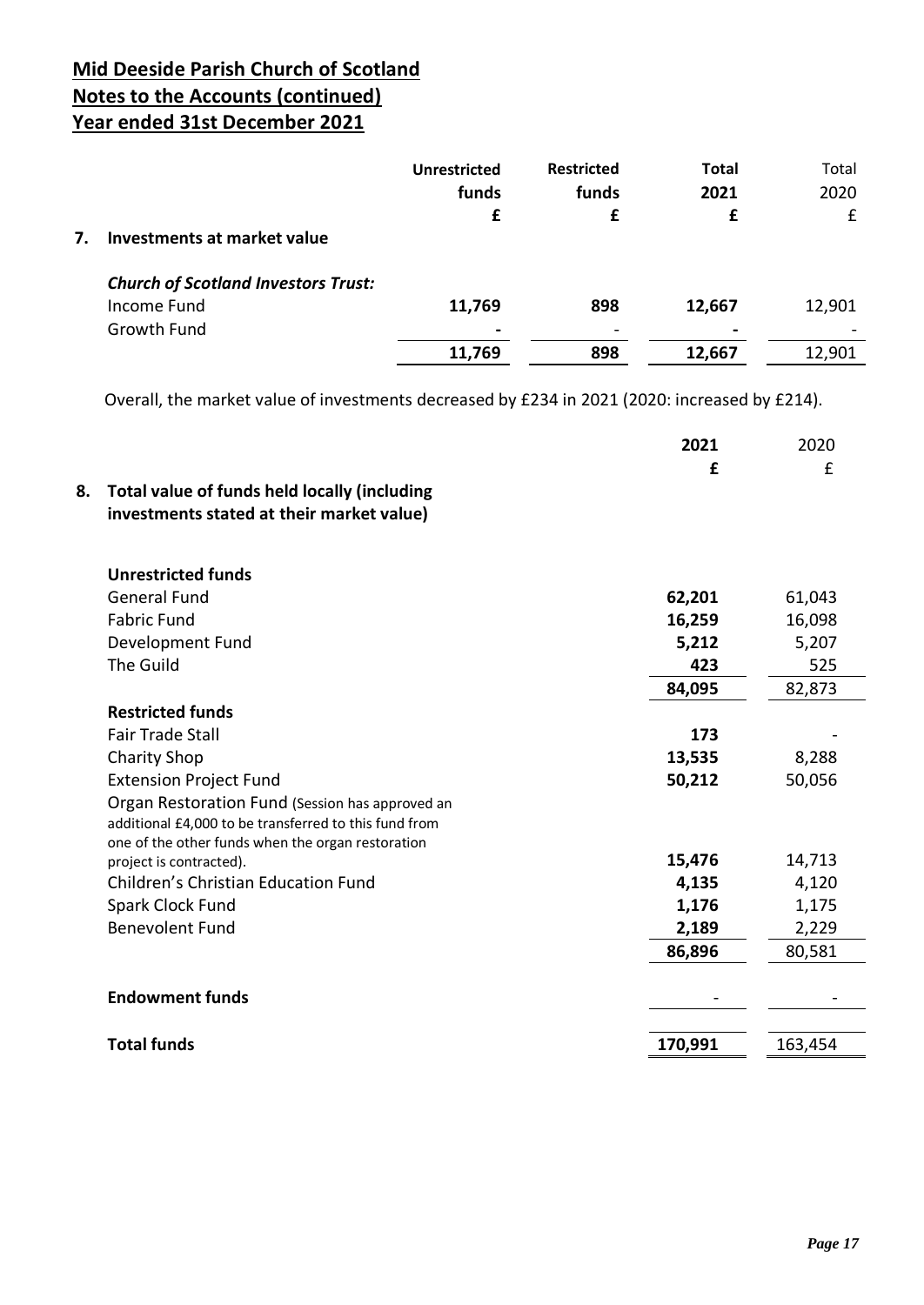|    |                                                                | 2021  | 2020  |
|----|----------------------------------------------------------------|-------|-------|
|    |                                                                | £     | £     |
| 9. | Grants and donations to charities and other good causes        |       |       |
|    | (a) International:                                             |       |       |
|    | <b>From the General Fund:</b>                                  |       |       |
|    | Christian Aid                                                  | 200   |       |
|    | <b>Book Aid International</b>                                  | 41    | 101   |
|    | Mend My Broken Smile                                           | 17    | 101   |
|    | <b>Shelter Box</b>                                             | 63    |       |
|    | Joyful Motherhood project - Malawi (mainly postage of parcels) | 539   | 910   |
|    | United Christian Broadcasters Ltd - "WORD for today"           | 16    | 25    |
|    | <b>From the Fair Trade stall:</b>                              |       |       |
|    | Fairtrade projects in the developing world                     |       | 302   |
|    | From the Guild:                                                |       |       |
|    | World Day of Prayer (from the Guild)                           | 115   | 185   |
|    | Joyful Motherhood project - Malawi - postage costs financed    |       | 50    |
|    | Guild project - Sailors Society                                |       | 230   |
|    | Guild project - Friends of Bolenga                             | 167   | 160   |
|    | Guild project - Journeying Together - Zambia                   | 165   |       |
|    | Guild project - Malawi fruits                                  |       | 205   |
|    | Guild project - Leprosy Mission (developing world)             | 101   | 72    |
|    |                                                                | 1,424 | 2,341 |
|    | (b) National & Regional:                                       |       |       |
|    | From the General Fund:                                         |       |       |
|    | Poppy Appeal                                                   | 98    | 38    |
|    | <b>Banchory Foodbank</b>                                       |       | 50    |
|    | Home for Good                                                  | 63    |       |
|    | From the Guild:                                                |       |       |
|    | Guild project - Boys Brigade                                   | 165   |       |
|    |                                                                | 326   | 88    |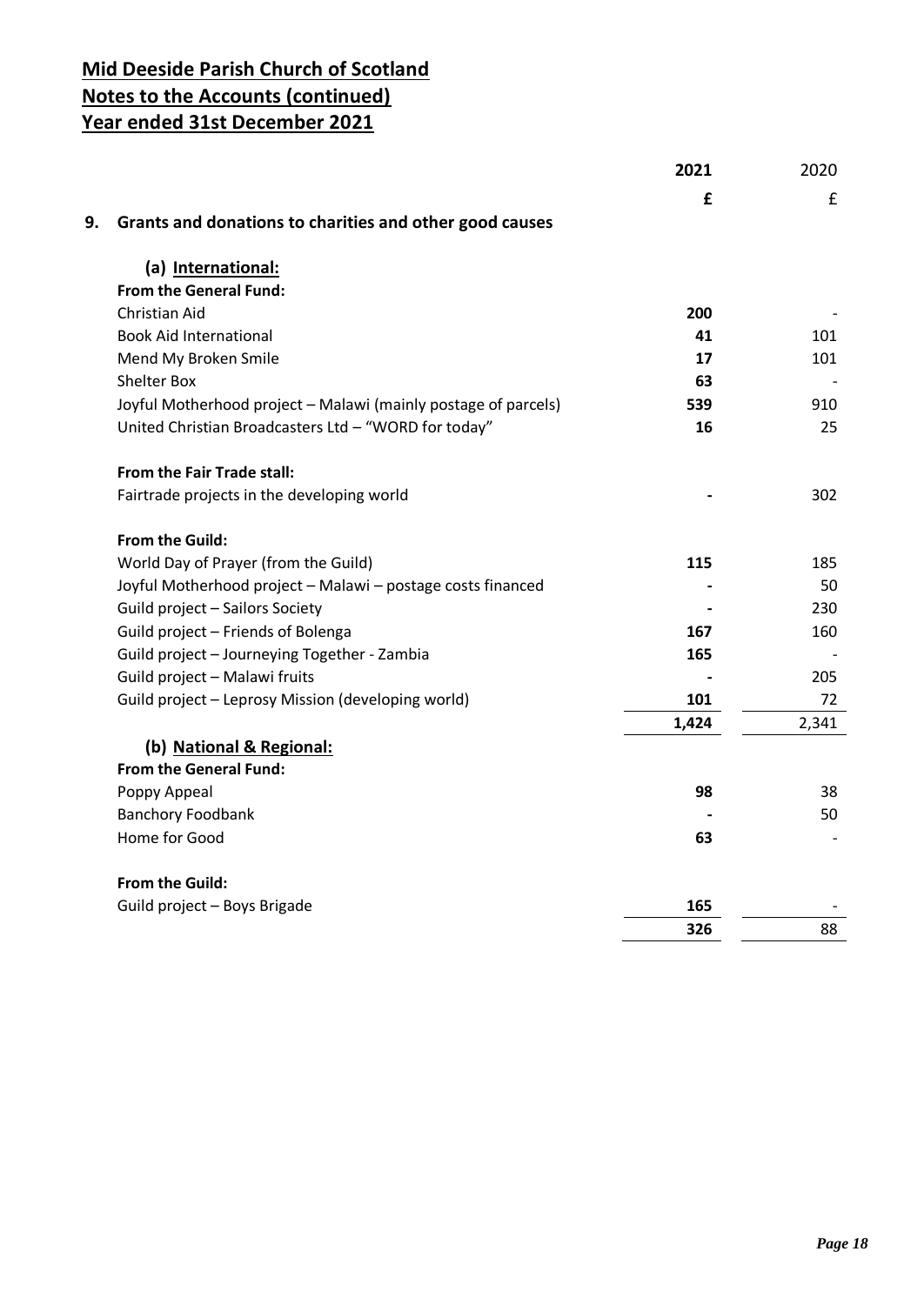| 9. Grants and donations to charities and other good causes<br>(continued)<br>(c] Within the Parish:<br>From the General fund:<br>Parish Pantries - produce purchased<br>760<br>From the Charity Shop:<br>Kincardine O'Neil Community Association - defibrillator<br>200<br>Kincardine O'Neil School - help for children<br>125<br>Lumphanan School - help for children<br>200<br>The Hut, Lumphanan - help for children<br>100<br>Torphins Paths Group - path improvements<br>1,600<br>Torphins Golf Club - fertilizer spreader<br>450<br>950<br>Torphins Primary School - help for children<br>Torphins Playgroup - help for children<br>1,000<br>100<br>Contribution to an overhead hoist for a disabled person<br>856<br>Grants for young people taking foreign trips - returned<br>(900)<br>From the Benevolent Fund:<br>Grants to alleviate hardship situations<br>1,060<br>355<br>5,026<br>1,830<br>6,776<br>4,259<br>2021<br>2020<br>£<br>£<br>(d) Summary<br>The grants and donations were made out of the following funds:<br><b>General Fund</b><br>1,797<br>1,225<br>The Guild<br>713<br>902<br>Total for unrestricted funds<br>2,510<br>2,127<br>Fair Trade Stall (via the General Fund)<br>302<br><b>Charity Shop</b><br>3,206<br>1,475<br><b>Benevolent Fund</b><br>1,060<br>355<br><b>Total for restricted funds</b><br>4,266<br>2,132 | 2021<br>£ | 2020<br>£ |
|-------------------------------------------------------------------------------------------------------------------------------------------------------------------------------------------------------------------------------------------------------------------------------------------------------------------------------------------------------------------------------------------------------------------------------------------------------------------------------------------------------------------------------------------------------------------------------------------------------------------------------------------------------------------------------------------------------------------------------------------------------------------------------------------------------------------------------------------------------------------------------------------------------------------------------------------------------------------------------------------------------------------------------------------------------------------------------------------------------------------------------------------------------------------------------------------------------------------------------------------------------------------------------------------------------------------------------------------------------|-----------|-----------|
|                                                                                                                                                                                                                                                                                                                                                                                                                                                                                                                                                                                                                                                                                                                                                                                                                                                                                                                                                                                                                                                                                                                                                                                                                                                                                                                                                       |           |           |
|                                                                                                                                                                                                                                                                                                                                                                                                                                                                                                                                                                                                                                                                                                                                                                                                                                                                                                                                                                                                                                                                                                                                                                                                                                                                                                                                                       |           |           |
|                                                                                                                                                                                                                                                                                                                                                                                                                                                                                                                                                                                                                                                                                                                                                                                                                                                                                                                                                                                                                                                                                                                                                                                                                                                                                                                                                       |           |           |
|                                                                                                                                                                                                                                                                                                                                                                                                                                                                                                                                                                                                                                                                                                                                                                                                                                                                                                                                                                                                                                                                                                                                                                                                                                                                                                                                                       |           |           |
|                                                                                                                                                                                                                                                                                                                                                                                                                                                                                                                                                                                                                                                                                                                                                                                                                                                                                                                                                                                                                                                                                                                                                                                                                                                                                                                                                       |           |           |
|                                                                                                                                                                                                                                                                                                                                                                                                                                                                                                                                                                                                                                                                                                                                                                                                                                                                                                                                                                                                                                                                                                                                                                                                                                                                                                                                                       |           |           |
|                                                                                                                                                                                                                                                                                                                                                                                                                                                                                                                                                                                                                                                                                                                                                                                                                                                                                                                                                                                                                                                                                                                                                                                                                                                                                                                                                       |           |           |
|                                                                                                                                                                                                                                                                                                                                                                                                                                                                                                                                                                                                                                                                                                                                                                                                                                                                                                                                                                                                                                                                                                                                                                                                                                                                                                                                                       |           |           |
|                                                                                                                                                                                                                                                                                                                                                                                                                                                                                                                                                                                                                                                                                                                                                                                                                                                                                                                                                                                                                                                                                                                                                                                                                                                                                                                                                       |           |           |
|                                                                                                                                                                                                                                                                                                                                                                                                                                                                                                                                                                                                                                                                                                                                                                                                                                                                                                                                                                                                                                                                                                                                                                                                                                                                                                                                                       |           |           |
|                                                                                                                                                                                                                                                                                                                                                                                                                                                                                                                                                                                                                                                                                                                                                                                                                                                                                                                                                                                                                                                                                                                                                                                                                                                                                                                                                       |           |           |
|                                                                                                                                                                                                                                                                                                                                                                                                                                                                                                                                                                                                                                                                                                                                                                                                                                                                                                                                                                                                                                                                                                                                                                                                                                                                                                                                                       |           |           |
|                                                                                                                                                                                                                                                                                                                                                                                                                                                                                                                                                                                                                                                                                                                                                                                                                                                                                                                                                                                                                                                                                                                                                                                                                                                                                                                                                       |           |           |
|                                                                                                                                                                                                                                                                                                                                                                                                                                                                                                                                                                                                                                                                                                                                                                                                                                                                                                                                                                                                                                                                                                                                                                                                                                                                                                                                                       |           |           |
|                                                                                                                                                                                                                                                                                                                                                                                                                                                                                                                                                                                                                                                                                                                                                                                                                                                                                                                                                                                                                                                                                                                                                                                                                                                                                                                                                       |           |           |
|                                                                                                                                                                                                                                                                                                                                                                                                                                                                                                                                                                                                                                                                                                                                                                                                                                                                                                                                                                                                                                                                                                                                                                                                                                                                                                                                                       |           |           |
|                                                                                                                                                                                                                                                                                                                                                                                                                                                                                                                                                                                                                                                                                                                                                                                                                                                                                                                                                                                                                                                                                                                                                                                                                                                                                                                                                       |           |           |
|                                                                                                                                                                                                                                                                                                                                                                                                                                                                                                                                                                                                                                                                                                                                                                                                                                                                                                                                                                                                                                                                                                                                                                                                                                                                                                                                                       |           |           |
|                                                                                                                                                                                                                                                                                                                                                                                                                                                                                                                                                                                                                                                                                                                                                                                                                                                                                                                                                                                                                                                                                                                                                                                                                                                                                                                                                       |           |           |
|                                                                                                                                                                                                                                                                                                                                                                                                                                                                                                                                                                                                                                                                                                                                                                                                                                                                                                                                                                                                                                                                                                                                                                                                                                                                                                                                                       |           |           |
|                                                                                                                                                                                                                                                                                                                                                                                                                                                                                                                                                                                                                                                                                                                                                                                                                                                                                                                                                                                                                                                                                                                                                                                                                                                                                                                                                       |           |           |
|                                                                                                                                                                                                                                                                                                                                                                                                                                                                                                                                                                                                                                                                                                                                                                                                                                                                                                                                                                                                                                                                                                                                                                                                                                                                                                                                                       |           |           |
|                                                                                                                                                                                                                                                                                                                                                                                                                                                                                                                                                                                                                                                                                                                                                                                                                                                                                                                                                                                                                                                                                                                                                                                                                                                                                                                                                       |           |           |
|                                                                                                                                                                                                                                                                                                                                                                                                                                                                                                                                                                                                                                                                                                                                                                                                                                                                                                                                                                                                                                                                                                                                                                                                                                                                                                                                                       |           |           |
|                                                                                                                                                                                                                                                                                                                                                                                                                                                                                                                                                                                                                                                                                                                                                                                                                                                                                                                                                                                                                                                                                                                                                                                                                                                                                                                                                       |           |           |
|                                                                                                                                                                                                                                                                                                                                                                                                                                                                                                                                                                                                                                                                                                                                                                                                                                                                                                                                                                                                                                                                                                                                                                                                                                                                                                                                                       |           |           |
|                                                                                                                                                                                                                                                                                                                                                                                                                                                                                                                                                                                                                                                                                                                                                                                                                                                                                                                                                                                                                                                                                                                                                                                                                                                                                                                                                       |           |           |
|                                                                                                                                                                                                                                                                                                                                                                                                                                                                                                                                                                                                                                                                                                                                                                                                                                                                                                                                                                                                                                                                                                                                                                                                                                                                                                                                                       |           |           |
|                                                                                                                                                                                                                                                                                                                                                                                                                                                                                                                                                                                                                                                                                                                                                                                                                                                                                                                                                                                                                                                                                                                                                                                                                                                                                                                                                       |           |           |
|                                                                                                                                                                                                                                                                                                                                                                                                                                                                                                                                                                                                                                                                                                                                                                                                                                                                                                                                                                                                                                                                                                                                                                                                                                                                                                                                                       |           |           |
|                                                                                                                                                                                                                                                                                                                                                                                                                                                                                                                                                                                                                                                                                                                                                                                                                                                                                                                                                                                                                                                                                                                                                                                                                                                                                                                                                       |           |           |
|                                                                                                                                                                                                                                                                                                                                                                                                                                                                                                                                                                                                                                                                                                                                                                                                                                                                                                                                                                                                                                                                                                                                                                                                                                                                                                                                                       |           |           |
|                                                                                                                                                                                                                                                                                                                                                                                                                                                                                                                                                                                                                                                                                                                                                                                                                                                                                                                                                                                                                                                                                                                                                                                                                                                                                                                                                       |           |           |
|                                                                                                                                                                                                                                                                                                                                                                                                                                                                                                                                                                                                                                                                                                                                                                                                                                                                                                                                                                                                                                                                                                                                                                                                                                                                                                                                                       |           |           |
|                                                                                                                                                                                                                                                                                                                                                                                                                                                                                                                                                                                                                                                                                                                                                                                                                                                                                                                                                                                                                                                                                                                                                                                                                                                                                                                                                       |           |           |
|                                                                                                                                                                                                                                                                                                                                                                                                                                                                                                                                                                                                                                                                                                                                                                                                                                                                                                                                                                                                                                                                                                                                                                                                                                                                                                                                                       |           |           |
|                                                                                                                                                                                                                                                                                                                                                                                                                                                                                                                                                                                                                                                                                                                                                                                                                                                                                                                                                                                                                                                                                                                                                                                                                                                                                                                                                       | 6,776     | 4,259     |